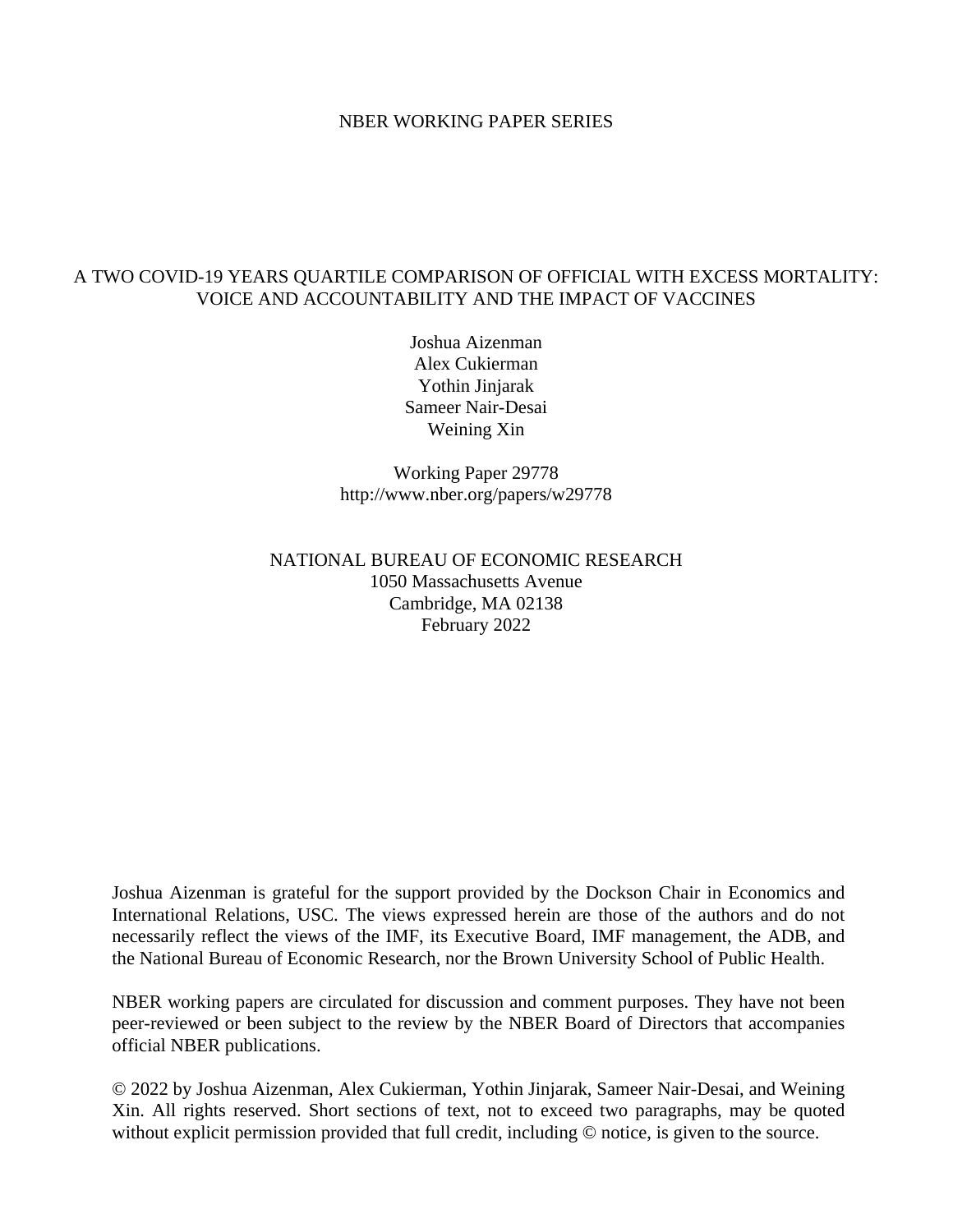A Two Covid-19 Years Quartile Comparison of Official with Excess Mortality: Voice and Accountability and the Impact of Vaccines Joshua Aizenman, Alex Cukierman, Yothin Jinjarak, Sameer Nair-Desai, and Weining Xin NBER Working Paper No. 29778 February 2022 JEL No. F5,F6,H12,H84,I18

#### **ABSTRACT**

We evaluate the quartile ranking of countries during the Covid-19 pandemic using both official (i.e., confirmed) and excess mortality data. Contrasting countries' rankings using these two data sources reveal sharp and systematic differences. While higher GDP per capita is associated with a worse mortality ranking when using official Covid-19 mortality, there is no such sharp association when using excess mortality data. By the end of 2021, the quartile rankings of threefifths of the countries in our sample differ when ranked by excess vs. official mortality. On average, countries that are 'doing substantially better' in the excess mortality dataset are characterized by lower population density; higher GDP/Capita; and higher scores on institutional and policy variables. To characterize these differences, we perform two sets of regressions, in which the ratio of Cumulative Excess to Official Covid-19 mortalities (E/O ratio) is regressed on a large set of covariates. Our sample composes over 140 countries, and the analysis is run both at the end of 2020 and the end of 2021. In the first, narrow experiment, we only control for GDP/ Capita and vaccination rates. In the second, broad experiment, we add other institutional and policy variables. In the narrow experiment, by December 2021 the E/O ratio was smaller in countries with higher vaccination rates. In the broad experiment, the E/O ratio was smaller in countries with higher degree of voice and accountability. Our results suggest that the arrival of vaccines in early 2021 and voice and accountability had a discernible association with the gap between excess and official mortality.

Joshua Aizenman Economics and SIR University of Southern California University Park Los Angeles, CA 90089-0043 and NBER aizenman@usc.edu

Alex Cukierman Tel-Aviv University School of Economics Tel-Aviv 69978 ISRAEL alexcuk@tauex.tau.ac.il

Yothin Jinjarak ERCD Asian Development Bank Mandaluyong City 1550 Metro Manila, Philippines yothin.jinjarak@vuw.ac.nz Sameer Nair-Desai University of Southern California 3620 S Vermont Ave Los Angeles, CA 90089 nairdesa@usc.edu

Weining Xin International Monetary Fund 700 19th St NW Washington, DC 20431 WXin@imf.org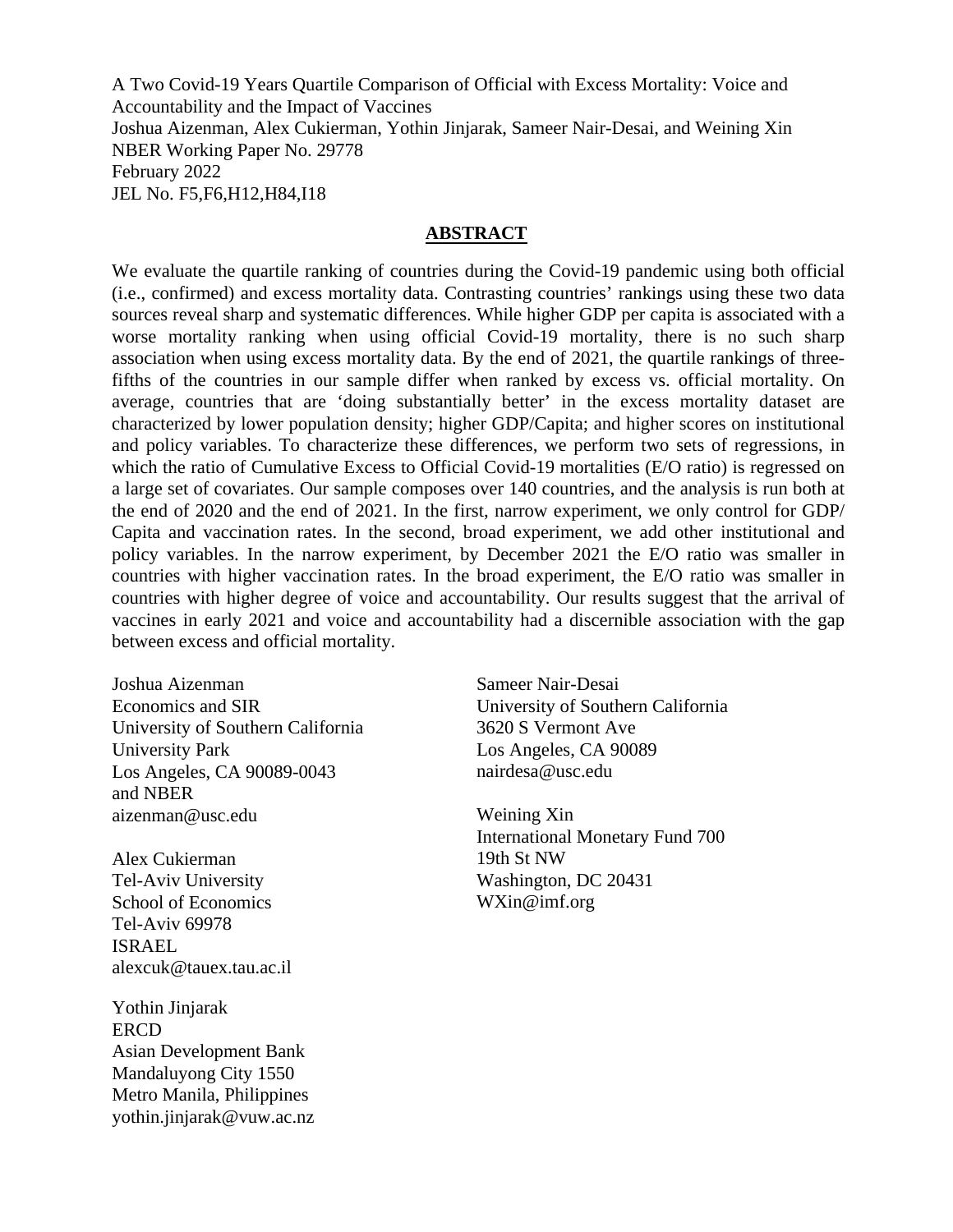#### **1. Introduction**

As a benchmark, the paper opens by documenting the remarkable heterogeneity of countries' Covid-19 mortality experiences during the first two Covid-19 years, from 2020-2021. The heterogeneity in countries' performance is illustrated by Figure 1, which displays cumulative official Covid-19 deaths per million for high-, upper-middle, lower-middle, and low-income countries, as well as for the World overall.



**Figure 1:** Cumulative official Covid-19 deaths per million, high-, upper-middle, lower-middle, low-income countries, and the World, 2020-2021.

At first glance, one may conclude that higher-income countries experienced a much worse pandemic. However, recent literature suggests that officially reported mortality may not reflect the true distribution of death tolls, since the limitations of official statistics and data infrastructures vary across the globe.<sup>1</sup> Countries have different levels of reporting and testing availability, or disparate definitions of 'Covid-19' deaths. This is due to the different abilities of medical systems to capture the totality of Covid-19 deaths. To gain further insight on data limitations associated with confirmed (i.e., officially reported) Covid-19 counts, we evaluate the quartile ranking of countries using both official and excess Covid-19 mortality data. Contrasting countries' ranking using these two data sources reveals sharp and systematic contrasts in mortality statistics. In particular, while higher GDP per capita is associated with a worse mortality ranking (i.e., a quartile with higher mortality) using the official Covid-19 mortality data, there is no such association in the excess mortality data.

Figure 2 plots the world excess and the official Covid-19 deaths during the first two Covid-19 years. It vividly shows the higher mean and standard deviation of the excess in comparison to the official deaths.

See Karlinsky and Kobak (2021) and the Economist article "There have been 7m-13m excess deaths worldwide during the pandemic".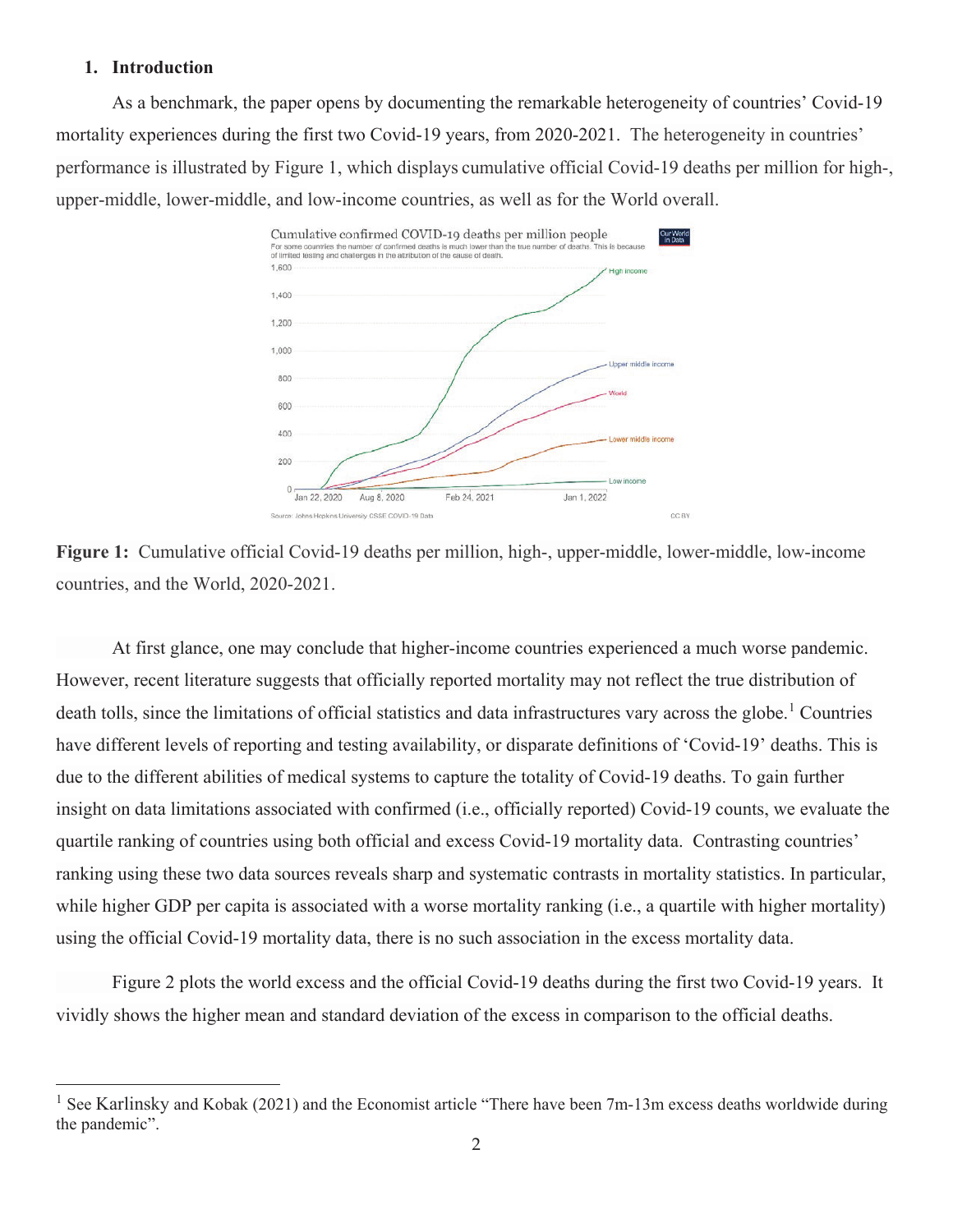#### Global estimated excess deaths and official covid-19 deaths

- Official covid-19 deaths ... Estimated excess deaths



**Figure 2:** Global estimated excess deaths and official Covid-19 deaths, 2020-February 2022 Source: The Economist. February 4<sup>th</sup>, 2022.

To gain further insight, we perform two sets of regressions, in which the ratio of Cumulative Excess to Official Covid-19 mortalities (E/O ratio) is regressed on a large set of covariates. We focus on more than 140 countries with cumulative excess mortality higher than the official one, and the analysis is run both at the end of 2020 and the end of 2021. In the first, **narrow** experiment, we control only for GDP/Capita and vaccination rates. In the second, **broad** experiment, we add other institutional and policy variables. In the narrow experiment we find that by December 2021, Cumulative Excess/Official Covid-19 mortality ratios are smaller for countries with higher vaccination rates. In the broad experiment — both at the end of 2020 and at the end of 2021 — a higher urban population share and a higher score on voice and accountability are associated with lower Cumulative Excess/Official Covid-19 mortality ratios, but the vaccination variable at the end of 2021 becomes insignificant — probably due to multicollinearity with the other controls.

We close our analysis by contrasting the quartile rankings between the two data sets at the end of 2021. For 3/5ths of the countries in our sample, quartile rankings differ between the two data sets (e.g., a nation will have a quartile ranking of 3 based on the official mortality data, but a ranking of 1 based on the excess mortality data). We also contrast countries that are ranked substantially better to countries that are ranked substantially worse, based on their excess mortality as compared to their official Covid-19 mortality count. We classify countries that are "doing substantially better in excess" as any nation in the sample that recorded a ranking of *at least two quartiles better (i.e., ranked in a lower mortality quartile)* when using excess mortalities, as opposed to official mortalities. Conversely, we categorize countries that are "doing substantially worse in excess" as any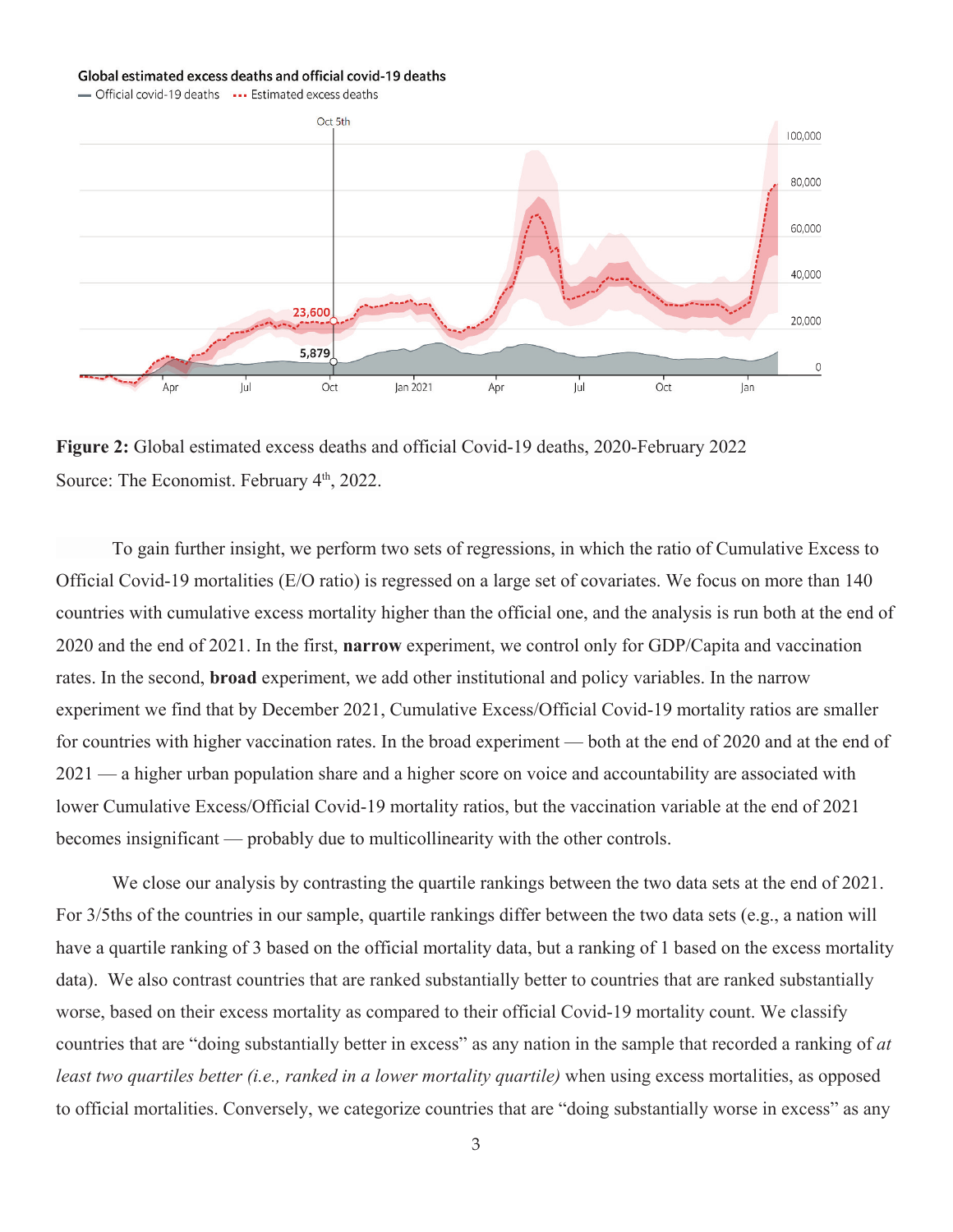nation in the sample which recorded a quartile ranking of *at least two worse (i.e., higher mortality)* when using excess mortalities, as opposed to official mortalities. On average, the countries which are 'doing substantially better in excess' are characterized by lower population density; higher GDP/Capita; better rule of law, voice accountability, and government effectiveness; and substantially higher vaccination rates.

These results suggest that one should take official Covid-19 mortality counts with a grain of salt, and should supplement this information with excess mortality data. We also find that governance indicators, in particular, voice and accountability, and other structural variables (such as urban population share) may explain the ranking gaps between the two data sets. The arrival of vaccines in early 2021 was also correlated with the gap between excess and official mortality — the strength of this relationship likely varied by country. Notably, the heterogeneous impact of vaccines may also reflect the global shortages of vaccinations, resulting in unequal worldwide vaccination rates.

#### **2. Data**

Our full dataset is constructed by supplementing the *Our World in Data* database on Covid-19 with a few other datasets, including the World Development Indicator (WDI) database, the World Governance Indicator (WGI) database (Kraay and Mastruzzi, 2011), and *the Economist*'s tracker for Covid-19 excess deaths. The full dataset covers 170 countries at a weekly frequency from January 1, 2020, to December 31, 2021.

Specifically, from the *Our World in Data*'s Covid-19 database, we use cumulative officially reported Covid-19 mortality counts (per million population), the total number of Covid-19 vaccination doses administered per 100 people in the total population (Mathieu et al. 2021), population density, the share of aged 65+ population, and GDP per capita.

We use the share of urban population from the WDI database; and rule of law, voice and accountability, and government effectiveness from the WGI database. Rule of law captures perceptions of the extent to which agents have confidence in and abide by the rules of society, and in particular the quality of contract enforcement, property rights, the police, and the courts, as well as the likelihood of crime and violence. The voice-andaccountability variable captures perceptions of the extent to which a country's citizens can participate in selecting their government, as well as freedom of expression, freedom of association, and free press. Lastly, government effectiveness captures perceptions of the quality of public services, the quality of the civil service and the degree of its independence from political pressures, the quality of policy formulation and implementation, and the credibility of the government's commitment to such policies.

We also use cumulative excess mortality per million population from *the Economist*'s tracker for Covid-19 excess deaths, which is calculated by comparing all-cause mortality in a given country and time frame with a historical baseline from prior years. A linear trend is then fit for the year, accounting for long-term increases or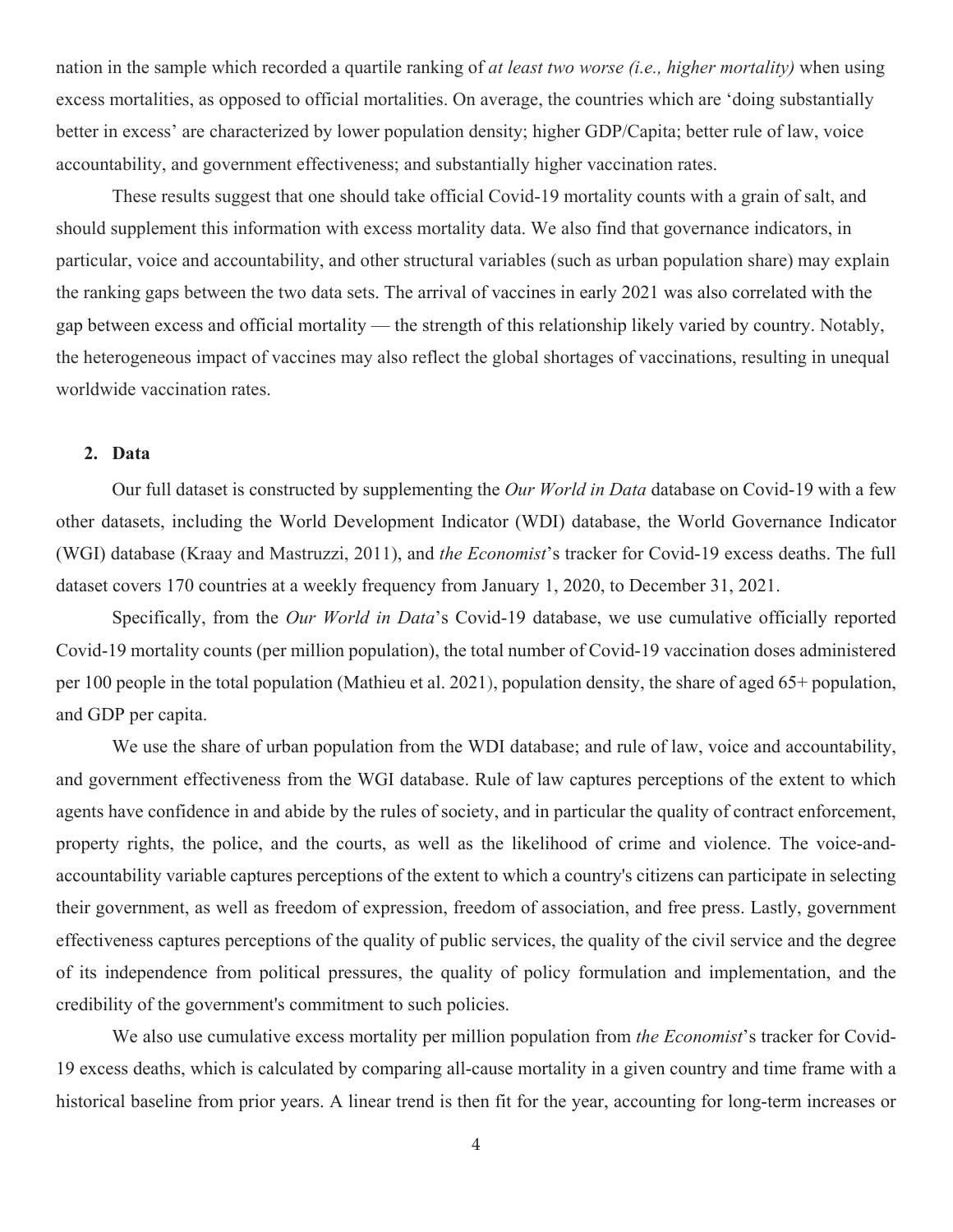decreases in mortality, and a fixed effect is implemented for each week or month up to February 2020 to account for short-term fluctuations.

#### **3. Quartile Evidence Contrasting Official versus Excess Cumulative Covid-19 Mortality, 2020-2021**

We start by tabulating the quartile rank order of mortality per million during the first two Covid-19 years (from the beginning of 2020 to the end of 2021) using the two mortality measures, i.e., the official (or reported) mortality and the excess mortality. Next, we describe the large discrepancies of countries' ranking between the two mortality measures. To gain further insight, we present regressions accounting for these differences, and close with discussion and interpretations.

Table 1 reports the average statistics of countries in quartiles of cumulative official Covid-19 mortality per million up to December 31, 2021. Table 2 replicates Table 1, but for excess Covid-19 mortalities. Table 1A, relegated to the appendix, reports the country list within each quartile of official mortality. Table 2A (also in the Appendix) replicates Table 1A, but for excess mortality data. We order the ranks of the quartiles so that a lower quartile consists of countries with lower cumulative mortalities.

Contrasting the average statistics in each quartile of cumulative official Covid-19 mortality per million up to December 2021 (Table 1) with those in the same quartiles of cumulative excess mortality per million in December 2021 (Table 2) reveals disturbing fundamental differences between these two mortality measures and the resulting country quartile rankings.

Table 1 indicates that, on average, higher GDP/capita countries performed poorly relative to low- and middle-income countries in terms of their cumulative official Covid-19 mortality ranking. The average GDP/capita in the lowest mortality quartile is  $\frac{1}{4}$  that of the higher mortality quartile. The second worstperforming quartile's average GDP/Capita exceeded the GDP/capita of the second-best performing quartile by about 1/5. Similar observations apply to measures of institutional quality. Rule of law, voice and accountability, and government effectiveness are significantly higher for the worst-performing quartile.

Intriguingly, almost the opposite patterns characterize the quartiles of cumulative excess mortality, reported in Table 2. The lowest excess mortality quartile's average income/capita is the *highest* (\$25,293) of all quartiles. Meanwhile, the second-best performing quartile has the *lowest* average income/capita of all quartiles — less than half of the best performing quartile. Average income/capita in the worst excess mortality quartile is only 3/5 of the average income/capita of the best performing quartile. The quartile with the lowest excess mortality is now characterized by the best rule of law, voice and accountability, and government effectiveness scores.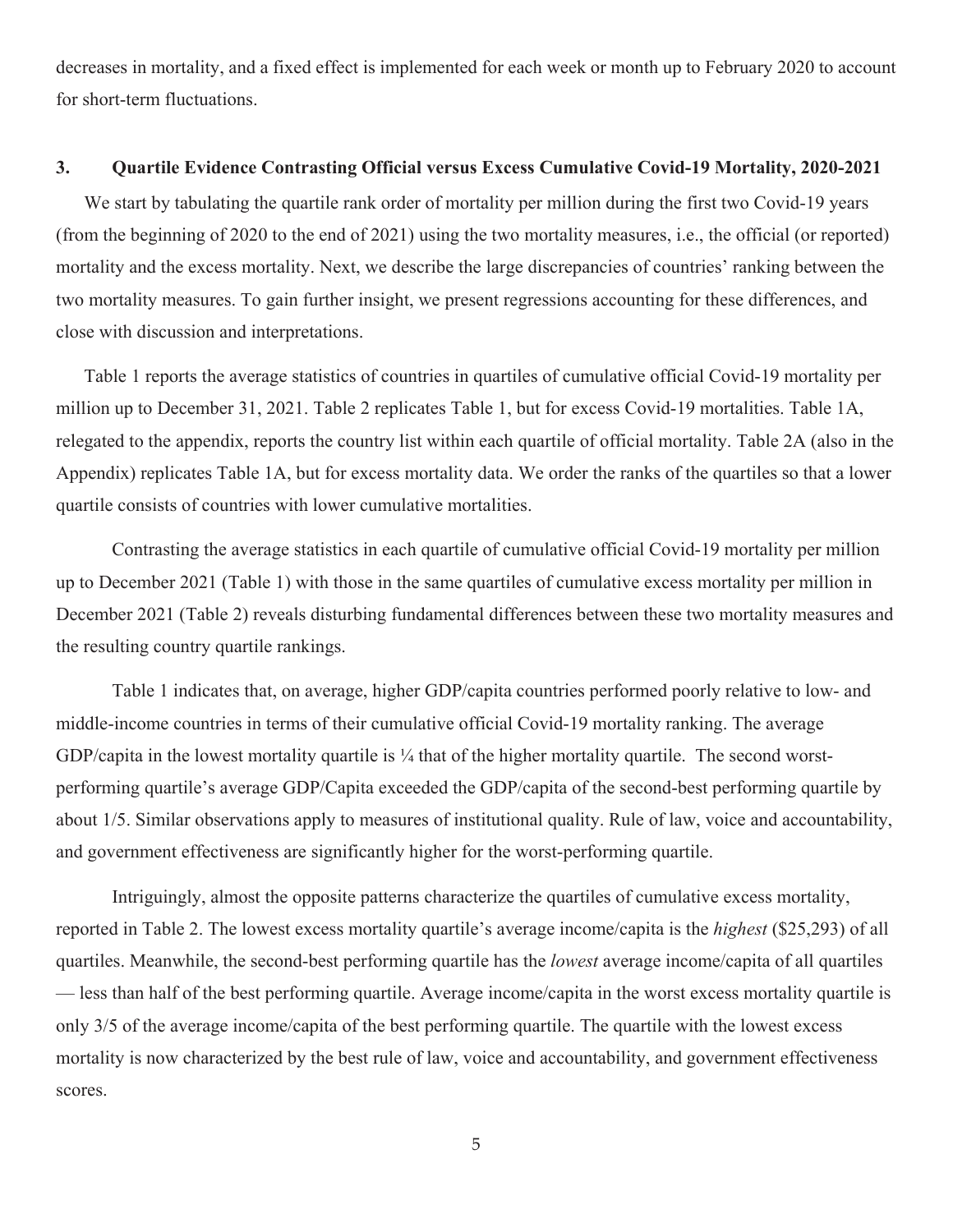| <b>Variable</b>                | 1 <sup>st</sup> Quartile<br>(Lowest Cum.<br><b>Mortality</b> ) | 2 <sup>nd</sup> Quartile | 3rd Quartile   | 4 <sup>th</sup> Quartile<br>(Highest Cum.<br><b>Mortality</b> ) |
|--------------------------------|----------------------------------------------------------------|--------------------------|----------------|-----------------------------------------------------------------|
| Population                     | 66,246,385.5                                                   | 72,137,531.6             | 27,555,946.7   | 37,762,631.6                                                    |
| Population<br>Density          | 278.6                                                          | 390.4                    | 185.7          | 89.9                                                            |
| Urban<br>Population Share      | 42.9                                                           | 55.5                     | 68.6           | 69.6                                                            |
| Aged $65+$<br>Population Share | 4.1                                                            | 6.7                      | 9.1            | 14.6                                                            |
| GDP per Capita                 | 5310.4                                                         | 20590.6                  | 24297.7        | 22234.7                                                         |
| Rule of Law                    | $-0.7$                                                         | $-0.2$                   | 0.1            | 0.2                                                             |
| Voice and<br>Accountability    | $-0.8$                                                         | $-0.5$                   | $\overline{0}$ | 0.5                                                             |
| Government<br>Effectiveness    | $-0.8$                                                         | $-0.1$                   | 0.2            | 0.3                                                             |

**Table 1:** Average Quartiles Statistics of Cumulative Official Covid-19 Mortality, December 31, 2021

**Table 2:** Average Statistics of Excess Mortality/Millions of Countries in Quartile, December 31, 2021

|                  | 1 <sup>st</sup> Quartile |                 |              | 4 <sup>th</sup> Quartile |  |
|------------------|--------------------------|-----------------|--------------|--------------------------|--|
| <b>Variable</b>  | (Lowest Cum.             | $2nd$ Quartile  | 3rd Quartile | (Highest Cum.            |  |
|                  | <b>Mortality</b> )       |                 |              | <b>Mortality</b> )       |  |
| Population       | 55,790,460.9             | 36, 315, 592. 6 | 42,391,243.5 | 68,018,586.5             |  |
| Population       | 530.1                    | 122.2           | 182.7        | 116.7                    |  |
| Density          |                          |                 |              |                          |  |
| Urban            | 63.3                     | 48.4            | 66           | 60.2                     |  |
| Population Share |                          |                 |              |                          |  |
| Aged $65+$       | 8.8                      | 6.2             | 9.1          | 10.7                     |  |
| Population Share |                          |                 |              |                          |  |
| GDP per Capita   | 25293                    | 11369.8         | 20820.5      | 15622.5                  |  |
| Rule of Law      | 0.3                      | $-0.5$          | $-0.1$       | $-0.3$                   |  |
| Voice and        | 0.1                      | $-0.5$          | $-0.1$       | $-0.3$                   |  |
| Accountability   |                          |                 |              |                          |  |
| Government       | 0.3                      | $-0.4$          | 0.0          | $-0.2$                   |  |
| Effectiveness    |                          |                 |              |                          |  |

These observations raise fundamental concerns about the quality of confirmed (or official) cumulative mortality data in Covid-19 times. It also challenges simplistic interpretations and generalizations, like the notion that on average, OECD countries failed in dealing with Covid-19 challenges relative to low- and middle-income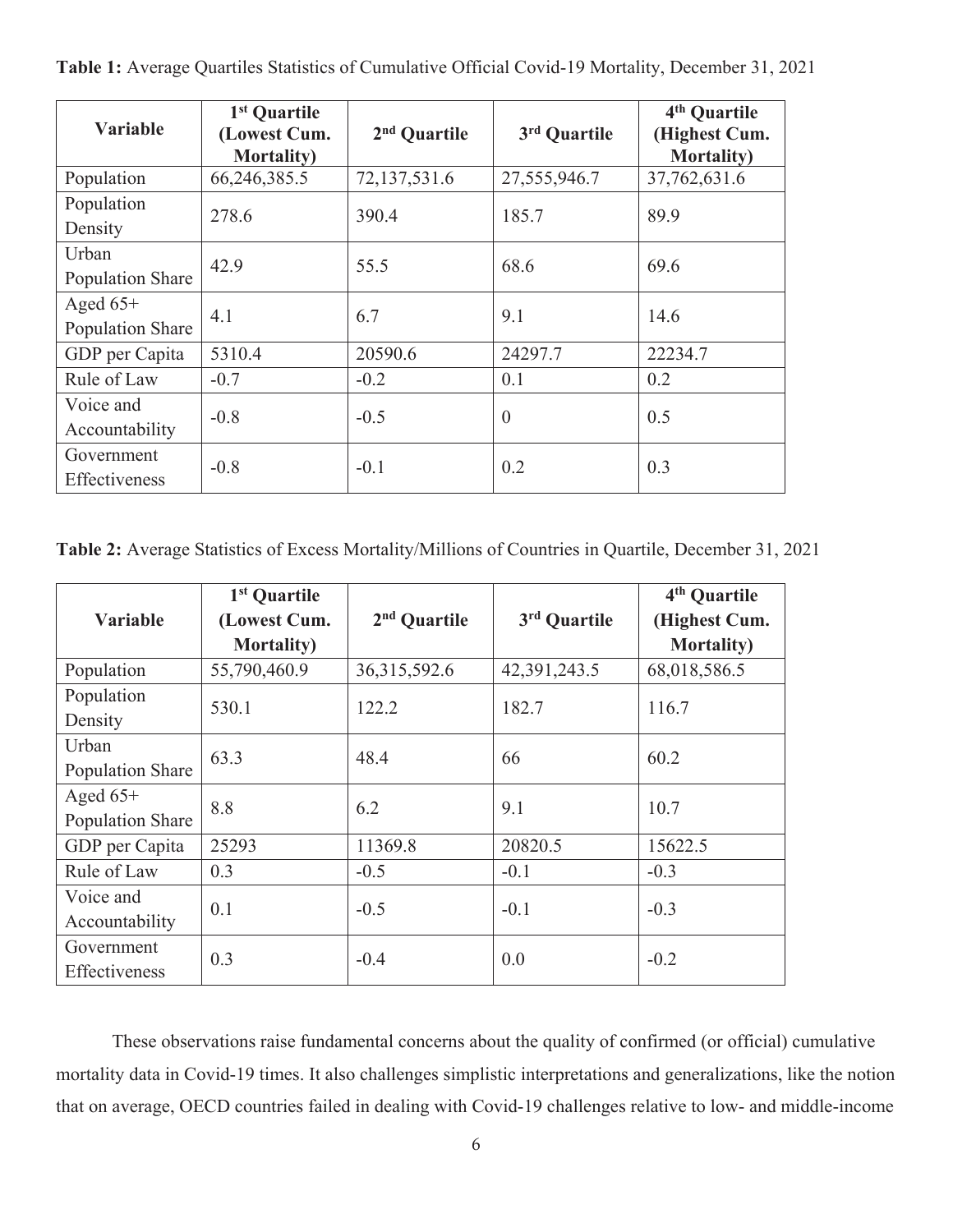countries. This view is supported by the quartiles' average statistics when measured using official Covid-19 mortality, but is mostly rejected when measured using excess mortality data. The sharp contrast between the two tables suggests that countries which ranked higher in terms of rule of law, voice, accountability, and government effectiveness are also countries where the (mainly positive) gap between the official Covid-19 mortality and the excess mortality is smallest.

## **4. Statistical Analysis of the Gap between Official and Excess Cumulative Covid-19 Mortality, 2020- 2021**

To obtain further insight on the gap between official and excess cumulative Covid-19 mortality, we run regressions accounting for the ratio of Cumulative Excess/Official Covid-19 mortalities (henceforth, **E/O ratio**) across countries. These regressions are run for two dates; at the end of 2020, and at the end of 2021. We focus on countries which see higher cumulative excess mortality than official mortality. This is the case for the vast majority of countries. The sample includes more than 120 countries as of end-2020, and more than 140 countries as of end-2021.

Table 3 provides the estimation of the E/O ratio on a set of structural regressors, including the level of income (as measured by GDP per capita), a set of demographic variables including population density, urban population share, aged 65+ population share, and a set of variables from the World Governance Indicators database measuring the quality of governance - including rule of law, voice and accountability, and government effectiveness; as well as a Covid-19 vaccination level (as measured by the number of Covid-19 vaccinations administered per hundred population).

Columns (1) and (3) of Table 3 shows the regression results with only the level of income (as measured by GDP per capita) and the level of vaccination (as measured by the number of Covid-19 vaccinations administered per hundred population), as of end-2020 and end-2021 separately. Results show that, at the end of 2020 and 2021, the associations between E/O ratio and GDP per capita are both negative but statistically insignificant. In 2021, however, as Covid-19 vaccines became widely available throughout the year for a large number of countries, the association between E/O ratio and the vaccination level in the international sample is significantly negative.<sup>2</sup>

Columns (2) and (4) of Table 3 shows the regression results with the addition of more structural variables. Colum (2) shows that, at the end of 2020, the association between E/O and urban population share is significantly negative while the associations with other indicators are all insignificant. At the end of 2021, as

<sup>&</sup>lt;sup>2</sup> Notably, this finding may also reflect the scarcity of quality vaccinations, and the resultant rationing.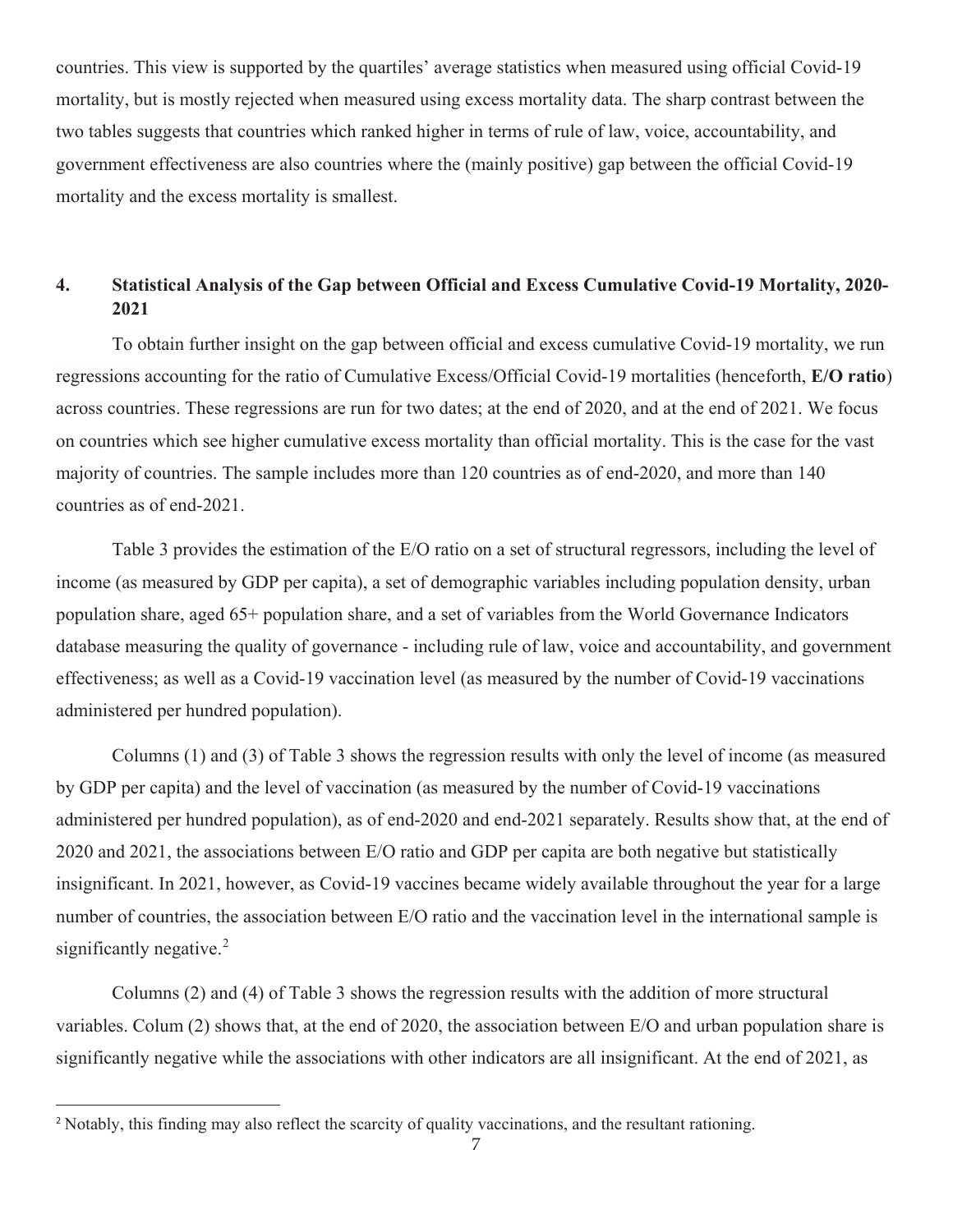shown in column (4), in addition to the significant and negative association with urban population share, E/O ratio is significantly and negatively correlated with voice and accountability. Notably, the vaccination level that had a significantly negative impact on the E/O ratio at the end of 2021 in column (3) is now insignificant despite of being still negative in the presence of the additional variables above. It is likely that this is due to a high degree of multicollinearity between vaccinations and other controls. Table 3A in the appendix presents a correlation matrix of our core variables which likely confirms these suspicions.

These results show that on average, countries which record higher perceptions of citizens' ability to participate in selecting their government, and rank higher on freedom of expression, freedom of association, and a free media are likely to see a smaller gap between their cumulative excess and official mortality.<sup>3</sup> One possible explanation of this result is that it would be harder for a country with higher perceptions of voice and accountability to manipulate officially reported mortality. Relatedly, countries with a higher urban population share would find it harder to manipulate officially reported mortality because urban populations are likely to have better access to both domestic and international information.

<sup>&</sup>lt;sup>3</sup> Beyer, Hu and Yao (2022) find similar results on accounting for quarterly GDP growth, that a higher level of voice and accountability is associated with more precise quarterly GDP growth data.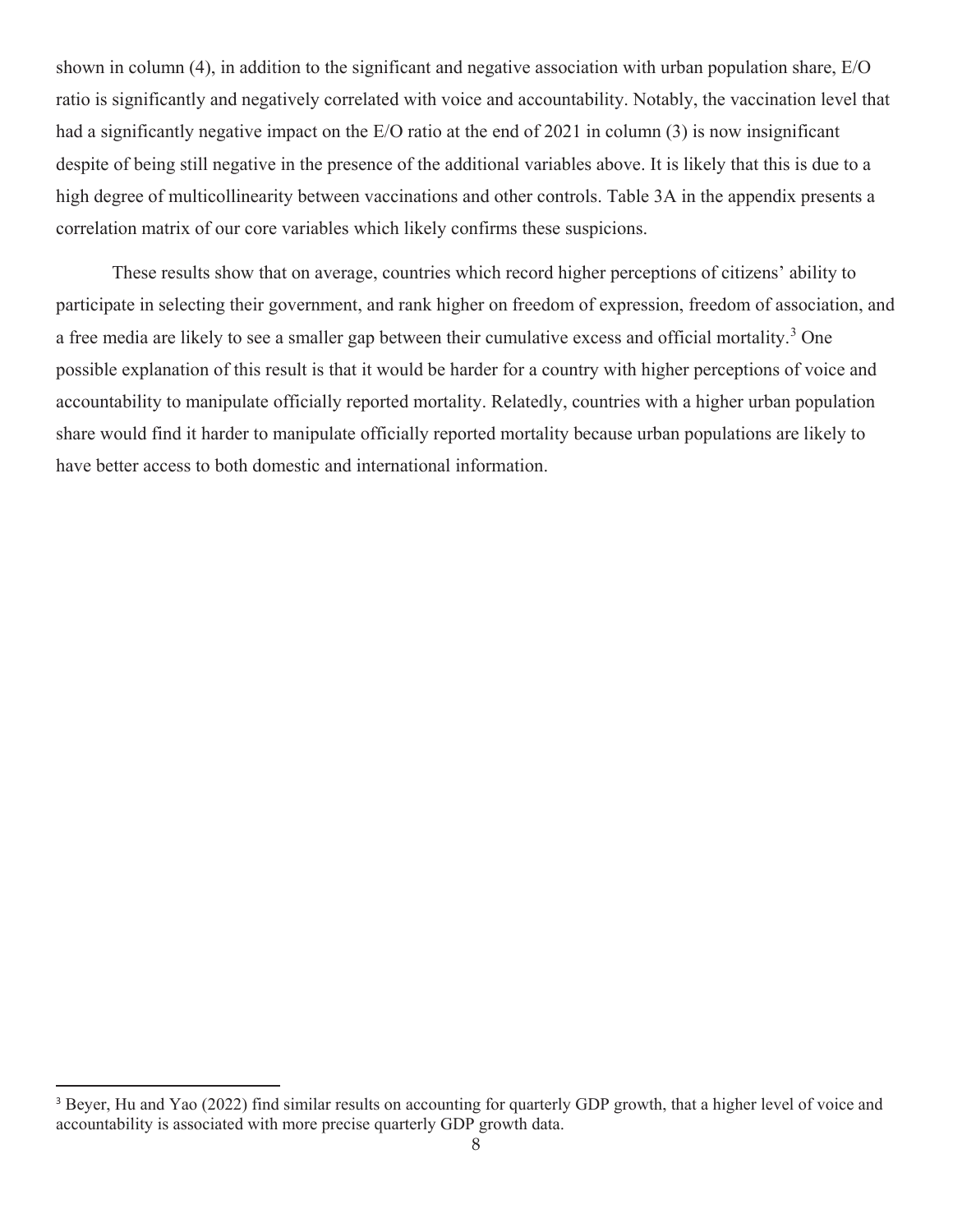|                                           | Dependent variable: |                  |                  |                         |  |  |
|-------------------------------------------|---------------------|------------------|------------------|-------------------------|--|--|
|                                           |                     | <b>E/O Ratio</b> |                  |                         |  |  |
|                                           |                     | As of 12/28/2020 | As of 12/27/2021 |                         |  |  |
|                                           | (1)                 | (2)              | (3)              | (4)                     |  |  |
| GDP per Capita                            | $-2.6686$           | 1.9463           | $-0.1997$        | 0.2863                  |  |  |
|                                           | (2.0295)            | (3.9983)         | (0.2891)         | (0.3989)                |  |  |
| <b>Population Density</b>                 |                     | 0.0310           |                  | 0.0029                  |  |  |
|                                           |                     | (0.0579)         |                  | (0.0062)                |  |  |
| <b>Urban Population Share</b>             |                     | $-5.5506$ **     |                  | $-0.7726$ ***           |  |  |
|                                           |                     | (2.4280)         |                  | (0.2440)                |  |  |
| Aged 65+ Population Share                 |                     | 5.8361           |                  | 0.5666                  |  |  |
|                                           |                     | (9.2033)         |                  | (0.9277)                |  |  |
| Rule of Law                               |                     | $-27.7983$       |                  | $-2.0961$               |  |  |
|                                           |                     | (149.3108)       |                  | (13.6680)               |  |  |
| Voice and Accountability                  |                     | $-84.4579$       |                  | $-13.5901$ <sup>*</sup> |  |  |
|                                           |                     | (78.5774)        |                  | (7.0054)                |  |  |
| <b>Government Effectiveness</b>           |                     | 27.3871          |                  | 3.3741                  |  |  |
|                                           |                     | (126.6985)       |                  | (12.7622)               |  |  |
| Total Vaccinations per Hundred Population |                     |                  | $-0.2125$ **     | $-0.1231$               |  |  |
|                                           |                     |                  | (0.0835)         | (0.0895)                |  |  |
| Constant                                  | 108.9919**          | 272.3462*        | 39.0604***       | 59.1727***              |  |  |
|                                           | (50.1365)           | (139.9098)       | (6.3520)         | (13.9887)               |  |  |
| Observations                              | 124                 | 122              | 147              | 145                     |  |  |
| $R^2$                                     | 0.0140              | 0.0828           | 0.0998           | 0.2007                  |  |  |
| Residual Std. Error                       | 414.3277            | 413.2343         | 48.1915          | 44.7451                 |  |  |
| F Statistic                               | 1.7290              | 1.4706           | 7.9864***        | 4.2687***               |  |  |
|                                           |                     |                  |                  |                         |  |  |

**Table 3:** Broad Regressions of Cumulative Excess/Official Covid-19 Mortality across Countries with Additional Controls, 2020 and 2021.

*Note:*  $\overset{\ast}{\phantom{0}}\text{*Note:*}$   $\overset{\ast}{\phantom{0}}\text{*10%}\text{, 5%}*$  and 1% significance, respectively.

Table 4 reports the country mortality quartile as ranked by official (or reported) Covid-19 mortality (rows) against mortality quartile as ranked by excess Covid-19 mortality (columns) in a 4 by 4 matrix. The diagonal of this matrix reports 62 countries that are in the same mortality quartile under both the official and excess counts. This represents about 40% of the sample. In contrast, the ranking of countries that are further away from the diagonal differs more between their official and excess mortality counts. We proceed by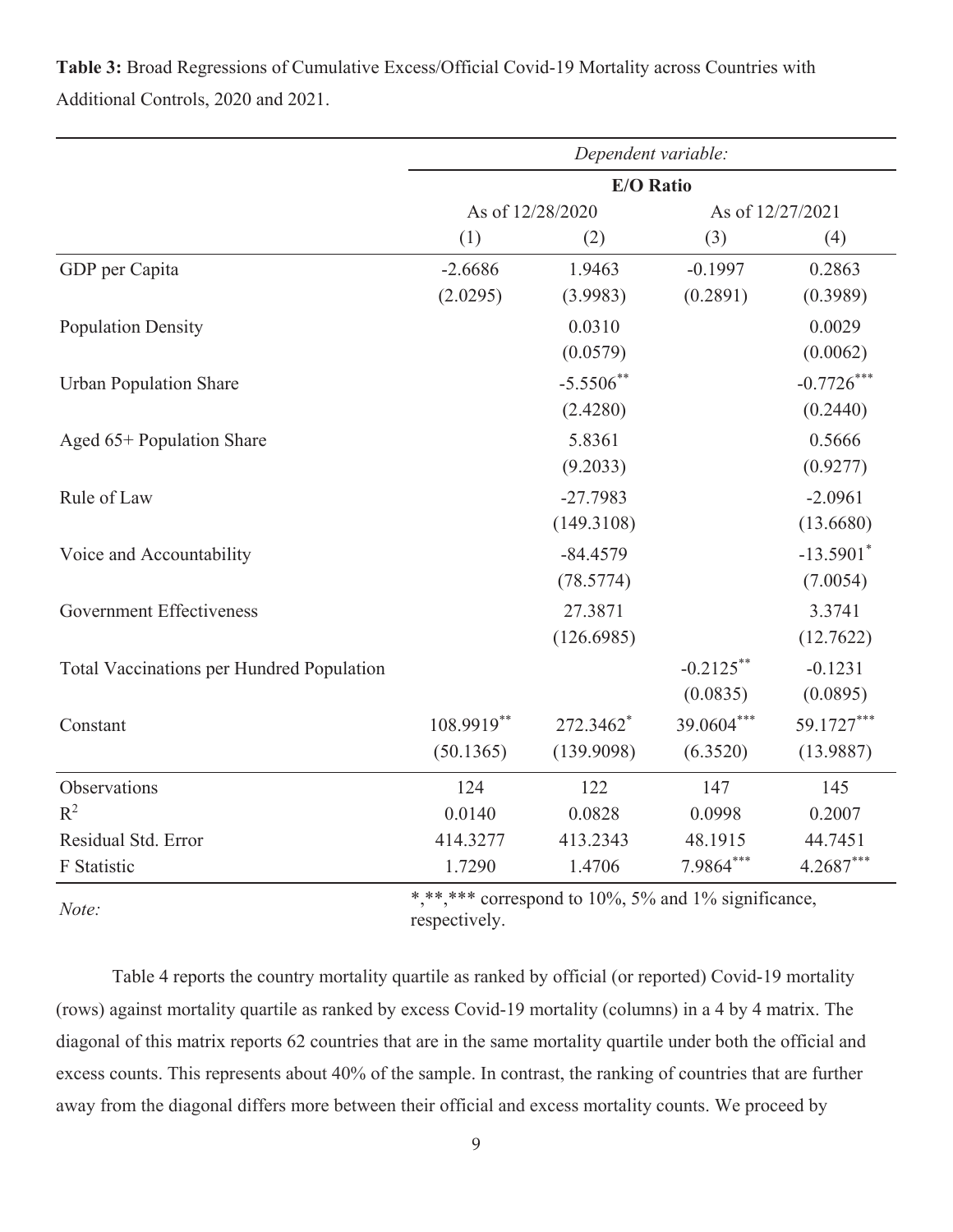focusing on countries whose quartiles differ between these two metrics (official and excess) by at least two quartiles. For example, France ranks in the  $4<sup>th</sup>$  quartile in terms of official mortality but ranks in the  $2<sup>nd</sup>$  quartile in terms of excess mortality. Bangladesh is in the  $2<sup>nd</sup>$  quartile in terms of official mortality but is in the  $4<sup>th</sup>$ quartile in terms of excess mortality.

| Table 4: Country official mortality quartile against excess mortality quartile. |  |  |  |  |
|---------------------------------------------------------------------------------|--|--|--|--|
|---------------------------------------------------------------------------------|--|--|--|--|

| <b>Official Mortality Quartile (R) /</b><br><b>Excess Mortality Quartile (C)</b> | 1st Excess Mortality Quartile                                                                                                                                                                                                     | 2 <sup>nd</sup> Excess Mortality Quartile                                                                                                                                                                           | 3rd Excess Mortality Quartile                                                                                                                                                                                                  | 4 <sup>th</sup> Excess Mortality Quartile                                                                                                                                                                                                                                   |
|----------------------------------------------------------------------------------|-----------------------------------------------------------------------------------------------------------------------------------------------------------------------------------------------------------------------------------|---------------------------------------------------------------------------------------------------------------------------------------------------------------------------------------------------------------------|--------------------------------------------------------------------------------------------------------------------------------------------------------------------------------------------------------------------------------|-----------------------------------------------------------------------------------------------------------------------------------------------------------------------------------------------------------------------------------------------------------------------------|
| <sup>1st</sup> Official Mortality Ouartile                                       | <b>15 Total Countries:</b><br>Benin; Burkina Faso;<br>Central African Republic;<br>China; Eritrea; Ghana;<br>Cote d'Ivoire; Hong Kong;<br>Liberia; Madagascar;<br>Mali; New Zealand;<br>Papua New Guinea;<br>Sierra Leone: Taiwan | <b>18 Total Countries:</b><br>Angola; Burundi; Cameroon;<br>Chad; DR Congo; Ethiopia;<br>Guinea; Guinea-Bissau:<br>Haiti; Laos; Mozambique;<br>Niger; Nigeria; Tajikistan;<br>Tanzania; Togo;<br>Uganda; Uzbekistan | <b>3 Total Countries:</b><br>Republic of the Congo:<br>South Sudan; Yemen                                                                                                                                                      | <b>2 Total Countries:</b><br>Nicaragua; Sudan                                                                                                                                                                                                                               |
| 2 <sup>nd</sup> Official Mortality Ouartile                                      | <b>15 Total Countries:</b><br>Australia; Finland; Japan;<br>Dominican Republic;<br>South Korea: Lesotho:<br>Malawi; Mauritius; Norway;<br>Qatar; Senegal; Singapore;<br>Syria; Thailand; Timor-Leste                              | <b>11 Total Countries:</b><br>Afghanistan; Algeria;<br>Cambodia: Gabon<br><b>Equatorial Guinea;</b><br>Gambia; Kenya;<br>Mauritania; Somalia;<br>Vietnam; Zambia                                                    | <b>6 Total Countries:</b><br>Egypt; Rwanda;<br>Myanmar (Burma):<br><b>United Arab Emirates:</b><br>Venezuela; Zimbabwe                                                                                                         | <b>6 Total Countries:</b><br>Bangladesh; Djibouti;<br>India; Nepal;<br>Pakistan: Saudi Arabia                                                                                                                                                                               |
| <sup>3rd</sup> Official Mortality Quartile                                       | <b>7 Total Countries:</b><br>Canada: Denmark:<br>Ireland; Israel; Oman;<br>Malaysia; Mongolia                                                                                                                                     | <b>7 Total Countries:</b><br>Austria: Costa Rica:<br>Germany; Jamaica;<br>Sri Lanka; Sweden;<br>Switzerland                                                                                                         | <b>15 Total Countries:</b><br>Bahrain; Botswana;<br>El Salvador; Estonia;<br>Guatemala: Indonesia:<br>Iran: Jordan: Kuwait:<br>Kyrgyzstan; Lebanon;<br>Morocco; Namibia;<br>Netherlands; Philippines                           | <b>10 Total Countries:</b><br>Albania; Azerbaijan;<br>Belarus: Honduras:<br>Iraq; Kazakhstan;<br>Libya; South Africa;<br>Swaziland; Turkey                                                                                                                                  |
| 4 <sup>th</sup> Official Mortality Quartile                                      | <b>1 Total Country:</b><br>Uruguay                                                                                                                                                                                                | 2 Total Countries:<br>France; Panama                                                                                                                                                                                | <b>15 Total Countries:</b><br>Argentina; Belgium; Brazil;<br>Chile: Colombia: Greece:<br>Italy; Paraguay; Portugal;<br>Slovenia; Spain;<br>Trinidad and Tobago;<br>Tunisia; United Kingdom;<br><b>United States of America</b> | <b>21 Total Countries:</b><br>Armenia: Bolivia:<br>Bosnia and Herzegovina;<br>Bulgaria; Croatia;<br>Czech Republic; Ecuador;<br>Georgia; Hungary; Latvia;<br>Lithuania; North Macedonia;<br>Mexico; Moldova; Peru;<br>Poland: Romania: Russia:<br>Serbia; Slovakia; Ukraine |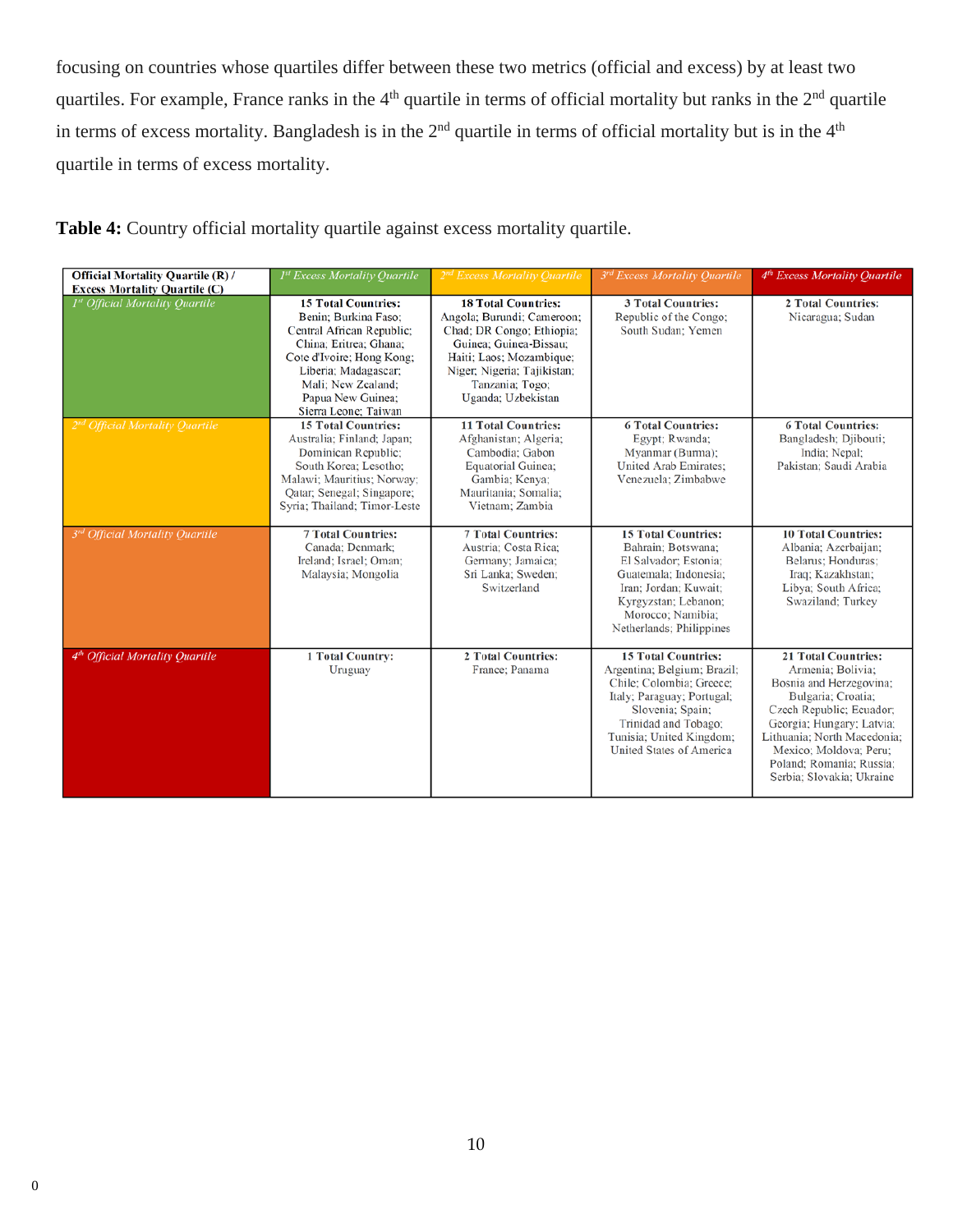Table 5 reports the average statistics for countries that are "doing substantially worse in excess" — any countries that recorded a quartile ranking *at least two worse (i.e., higher mortality)* when using excess mortalities as opposed to official mortalities (for example, Bangladesh) — and comparing them to countries that are "doing substantially better in excess" — any countries that recorded a quartile ranking *at least two better (i.e., lower mortality)* when using excess mortalities as opposed to official mortalities (for example, France).

When contrasting countries that are ranked substantially better to countries that are ranked substantially worse in excess mortality as opposed to official mortality, we find that, on average, the 'doing substantially better in excess' countries are: lower density [90 versus 240]; older (12% versus 4% of aged 65 and older); recording a substantially higher GDP/Capita (\$ 35,000 versus \$ 8000); scoring better in rule of law, voice accountability, and government effectiveness; and achieving substantially higher vaccination rates (as measured by the number of Covid-19 vaccinations administered per hundred population) [170 versus 40].<sup>4</sup>

**Table 5:** Summary Statistics of "Doing Better in Excess" Deaths and "Doing Worse in Excess" Deaths.

| Variable                            | <b>Mean</b>                   | S.D.                         | Min.     | 25 <sup>th</sup> | 75 <sup>th</sup> | Max.     |  |  |  |  |
|-------------------------------------|-------------------------------|------------------------------|----------|------------------|------------------|----------|--|--|--|--|
|                                     |                               |                              |          | Percent          | Percent          |          |  |  |  |  |
|                                     | <b>Doing Better in Excess</b> |                              |          |                  |                  |          |  |  |  |  |
| <b>Population Density</b>           | 92.4                          | 119.4                        | 2.0      | 16.2             | 116.0            | 402.6    |  |  |  |  |
| <b>Urban Population Share</b>       | 79.7                          | 10.8                         | 63.2     | 70.3             | 87.0             | 95.3     |  |  |  |  |
| Aged 65+ Population Share           | 11.7                          | 6.3                          | 2.4      | 6.7              | 16.4             | 19.7     |  |  |  |  |
| GDP per Capita                      | 34,920.2                      | 15,856.7                     | 11,840.9 | 23,402.3         | 42,664.6         | 67,355.3 |  |  |  |  |
| Rule of Law                         | 0.9                           | 0.73                         | $-0.3$   | 0.6              | 1.5              | 1.9      |  |  |  |  |
| Voice and Accountability            | 0.7                           | 0.9                          | $-1.2$   | 0.4              | 1.4              | 1.5      |  |  |  |  |
| <b>Government Effectiveness</b>     | 0.9                           | 0.7                          | $-0.3$   | 0.3              | 1.4              | 1.9      |  |  |  |  |
| Vaccinations per Hundred Population | 170.0                         | 32.0                         | 100.6    | 163.5            | 189.7            | 204.3    |  |  |  |  |
|                                     |                               | <b>Doing Worse in Excess</b> |          |                  |                  |          |  |  |  |  |
| <b>Population Density</b>           | 237.6                         | 387.9                        | 15.3     | 27.8             | 242.8            | 1,265.0  |  |  |  |  |
| <b>Urban Population Share</b>       | 45.9                          | 22.3                         | 19.6     | 34.3             | 62.7             | 83.8     |  |  |  |  |
| Aged 65+ Population Share           | 4.3                           | 1.1                          | 2.9      | 3.4              | 5.3              | 6.0      |  |  |  |  |
| GDP per Capita                      | 7,899.8                       | 13,740.8                     | 1,479.2  | 2,574.1          | 5,178.1          | 49,045.4 |  |  |  |  |
| Rule of Law                         | $-0.9$                        | 0.7                          | $-1.9$   | $-1.2$           | $-0.5$           | 0.2      |  |  |  |  |
| Voice and Accountability            | $-1.1$                        | 0.7                          | $-1.8$   | $-1.5$           | $-0.8$           | 0.2      |  |  |  |  |
| <b>Government Effectiveness</b>     | $-1.0$                        | 0.9                          | $-2.3$   | $-1.5$           | $-0.6$           | 0.4      |  |  |  |  |
| Vaccinations per Hundred Population | 41.4                          | 50.4                         | 0.0      | 1.64             | 70.8             | 141.4    |  |  |  |  |

*Note: "Doing Substantially Better in Excess" is the sample of countries that recorded a ranking at least two better quartiles (i.e., quartiles with lower cumulative mortality) when using excess than official mortalities, and "Doing Substantially Worse in Excess" is the sample of countries which recorded a ranking at least two worse quartiles (i.e., quartiles with higher cumulative mortality) when using excess than official mortalities.*

<sup>&</sup>lt;sup>4</sup> The association of higher share of aged 65 plus with 'doing better' may reflect higher life expectancy in countries where the older population affords retirement and greater isolation, and higher vaccination rates by the end of 2021.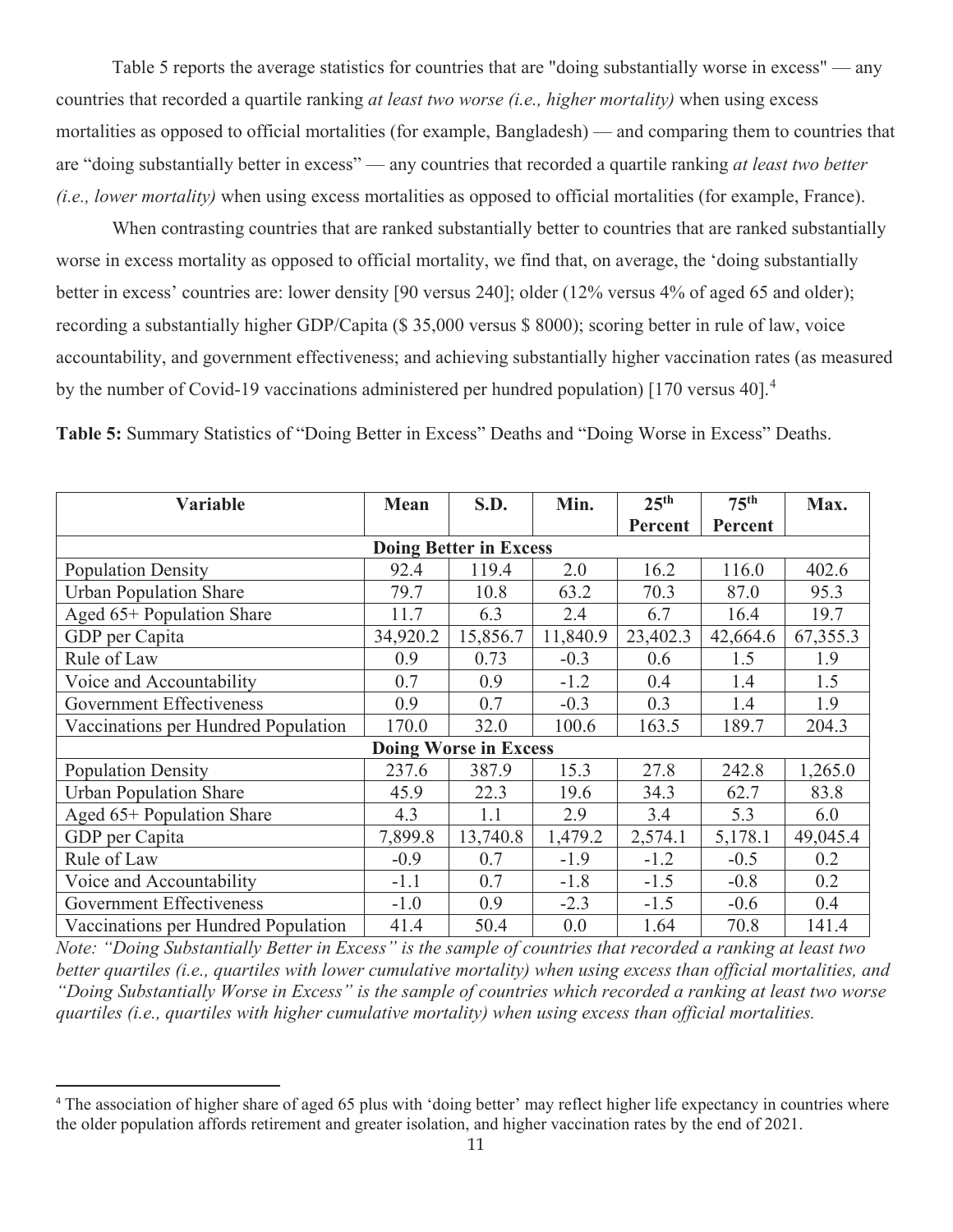These gaps support the view that better governance scores account for the countries with the largest gaps between excess and official mortality. Notably, these characteristics are also associated with higher GDP/Capita, older populations, and in, some experiments, with sufficiently high vaccination levels. The overall positive correlations between these variables, reported in Table 3A (see the Appendix), suggests that without more granular data, we are unable to rank the relative importance of these factors.

#### **5. Concluding Remarks**

As the Covid-19 pandemic has caused significant death tolls globally, cross-country analyses and global comparisons have been widely conducted to investigate Covid-19 mortality across many dimensions (i.e., economic, political, social, etc.). With most of these studies relying on official statistics on Covid-19 mortality as reported by countries, the quality of the underlying official mortality statistics plays a critical role in affecting the results obtained. Importantly, there are widely documented limitations in the official mortality statistics that mask the ranking of countries in terms of life preservation. Some of these limitations include differences in countries' capacities to test for Covid-19, determine the cause of death, and disparate definitions of death due to Covid-19.

To investigate the limitations of official Covid-19 mortality, we contrast this measure with excess mortality, which is calculated as the difference of all-cause mortality during the Covid-19 pandemic from a baseline trend modeled from historical mortality data. We show that countries' quartile rankings differ quite substantially between excess and official cumulative mortality. Countries who fare the best in terms of cumulative **excess** mortality record the highest income and institutional quality (as measured by rule of law, voice and accountability, government effectiveness), and countries faring the worse in terms of cumulative **official** mortality share similar characteristics. This evidence is further supported by a simple regression analysis of the ratio of excess to official mortality on country-specific indicators as well as a deeper examination of individual country's quartile movements between measures of official and excess mortality. Specifically, governance variables, in particular, voice and accountability, other structural variables (such as urban population share) explain the ranking gaps between the two data sets.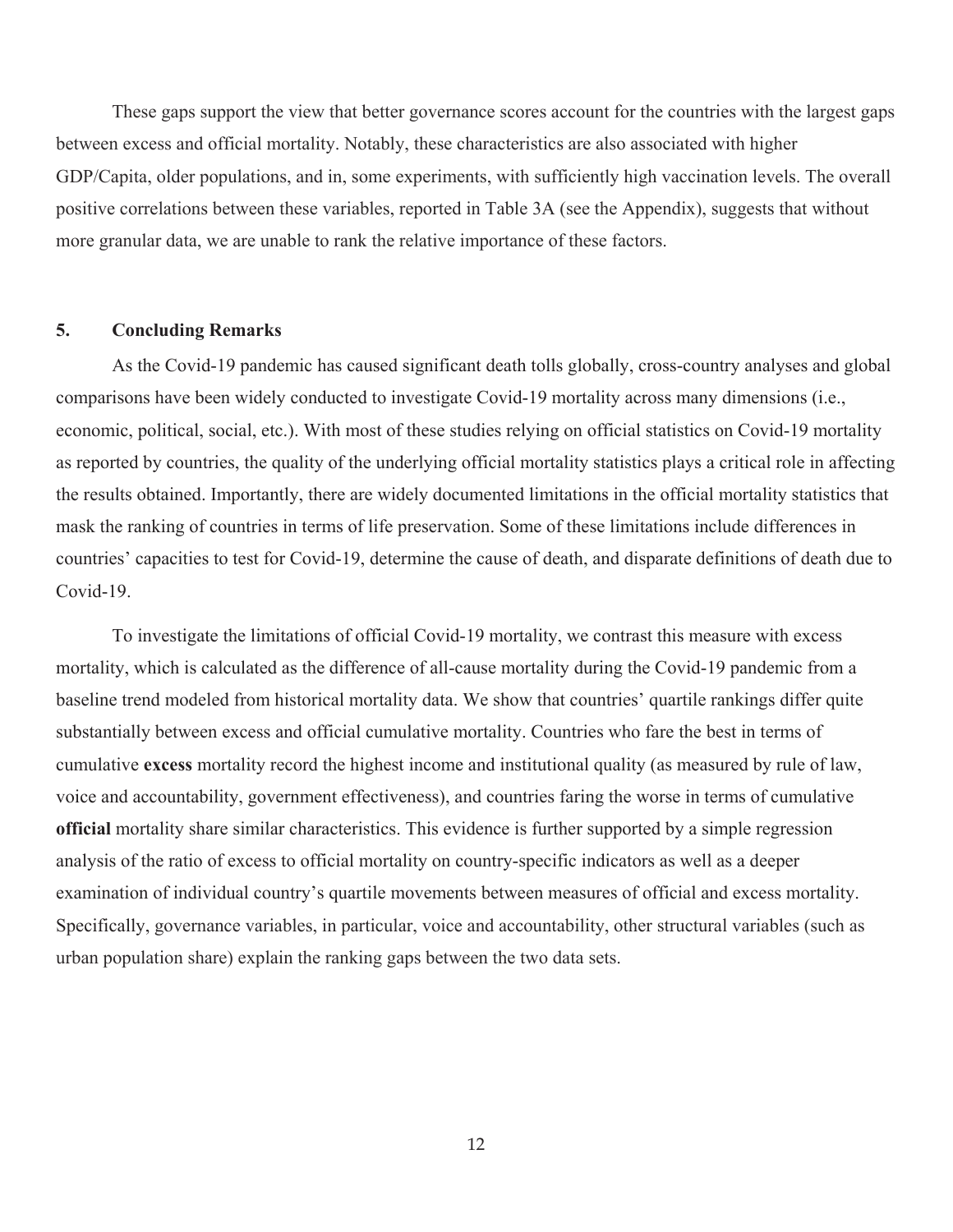These results suggest that one should take the official Covid-19 mortality counting with some skepticism and that it should be supplemented by excess mortality data.<sup>5</sup> However, it should be noted that excess mortality data is also subject to limitations that may affect its quality as well. Indeed, some limitations of the official mortality statistics have been mitigated, and therefore, the results in this paper may not solely be attributed to the quality of official mortality statistics (see Whittaker et al. 2021; Helleringer and Queiroz 2021).<sup>6</sup> Notably, the growing importance of GDP/Capita and vaccination rates in explaining the cross-country variation of the cumulative excess/official Covid-19 death ratios at the end of 2021 is in line with WHO concerns about the global shortages of vaccinations, resulting in unequal worldwide vaccination rates.

This study has limitations. Firstly, to maximize the sample size, we rely on the mid-point estimates of excess deaths, whose upper and lower bounds vary with the underlying data and models (see Adam (2022) for comparisons). Secondly, our estimation focuses on contrasting Covid-19 excess and official deaths and their linear associations with several controls in a non-experimental setting. Thirdly, the types of vaccination and the variants of concern, both of which have evolved with the pandemic's path, are nuances in the relationships of variables studied. Due to current data limitations, they are currently beyond the scope of our analysis.

<sup>&</sup>lt;sup>5</sup> First, the infrastructure needed and capacity to register and report all deaths varies across countries. Second, there are delays in death reporting that make mortality data provisional and incomplete. The extent of the delay and counting capacity varies by country. See Aron et al. (2020) and Adam (2022).

 $6$  The precision of official COVID-19 mortality statistics is subject to how well-resourced the medical system is, which tends to vary across countries and is likely to improve with learning-by-doing and the mobilization of public resources to the system. Challenges to the official mortality statistics include whether COVID-19 was the cause of death. Such determination is subject to the quality of, among other, to the medical-examiner system and the coroner system. More generally, countries have different systems of issuing death certificates, that involve technocrats, elected officials, and physicians. In the case of COVID-19, the quality of autopsies matters greatly as symptoms of acute respiratory distress inflammatory responses signaling a viral infection needs to be sorted into COVID-19 induced deaths and deaths due to other reasons. See also The Economist (2022).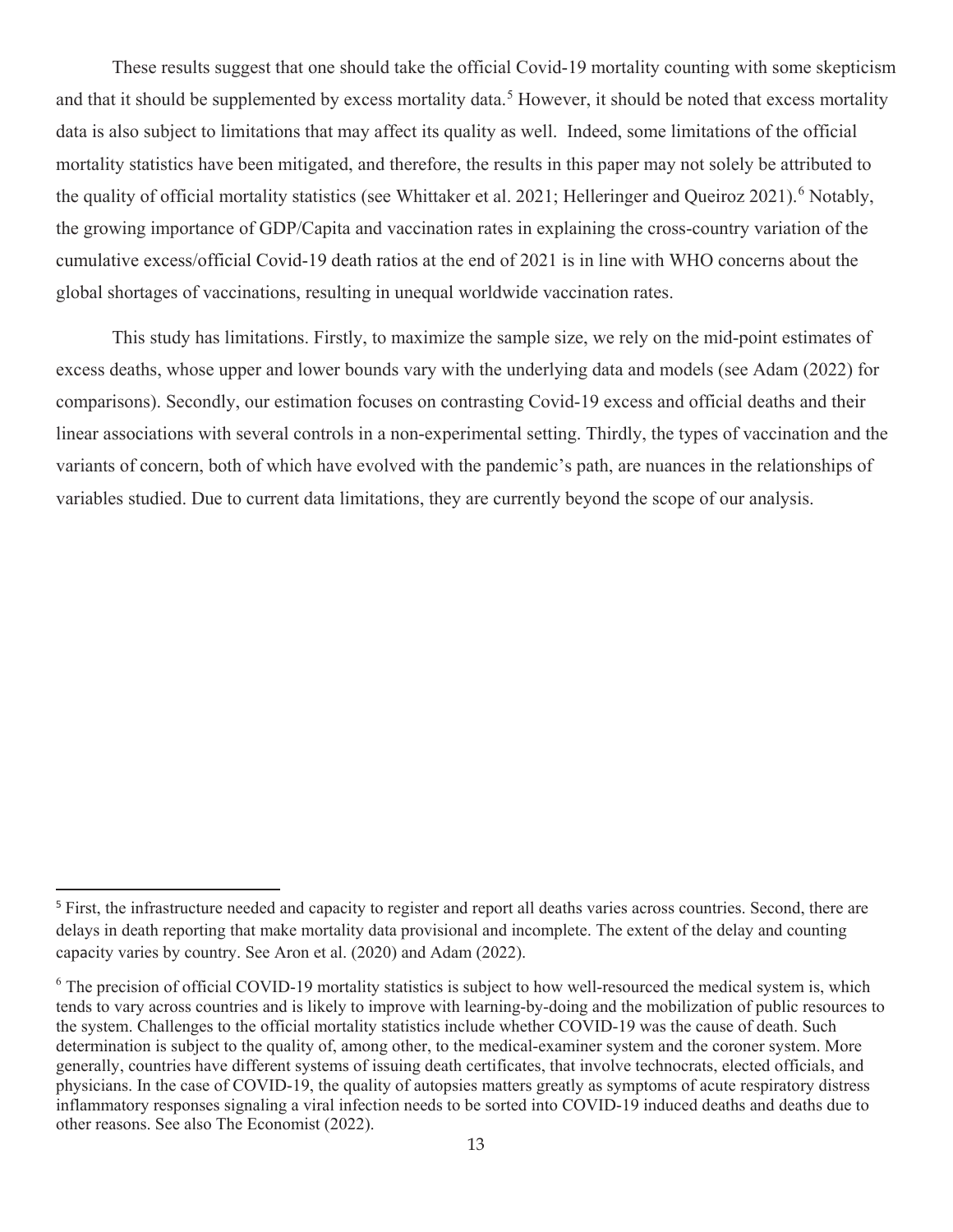# **6. Appendix**

| 1 <sup>st</sup> Quartile (Lowest Cum.<br><b>Mortality</b> ) | 2 <sup>nd</sup> Quartile    | 3rd Quartile    | 4 <sup>th</sup> Quartile<br>(Highest Cum.<br><b>Mortality</b> ) |
|-------------------------------------------------------------|-----------------------------|-----------------|-----------------------------------------------------------------|
| Burundi                                                     | Somalia                     | Morocco         | Bolivia                                                         |
| China                                                       | Australia                   | Kyrgyz Republic | Panama                                                          |
| New Zealand                                                 | Timor-Leste                 | Philippines     | Uruguay                                                         |
| Chad                                                        | Kenya                       | Indonesia       | France                                                          |
| Niger                                                       | Rwanda                      | Denmark         | Serbia                                                          |
| South Sudan                                                 | Korea                       | Kuwait          | Portugal                                                        |
| Tanzania                                                    | Senegal                     | <b>Belarus</b>  | Ecuador                                                         |
| Tajikistan                                                  | Malawi                      | El Salvador     | Spain                                                           |
| Benin                                                       | Equatorial Guinea           | Iraq            | Greece                                                          |
| Congo, Democratic Republic of the                           | Gabon                       | Mongolia        | Trinidad and<br>Tobago                                          |
| Nigeria                                                     | Pakistan                    | Sri Lanka       | Chile                                                           |
| Burkina Faso                                                | Gambia, The                 | Oman            | Russia                                                          |
| Sierra Leone                                                | Algeria                     | Canada          | Tunisia                                                         |
| Eritrea                                                     | Japan                       | Bahrain         | United Kingdom                                                  |
| Central African Republic                                    | Singapore                   | Azerbaijan      | Italy                                                           |
| Côte d'Ivoire                                               | Syria                       | Libya           | Mexico                                                          |
| Hong Kong SAR                                               | Bangladesh                  | Jamaica         | Paraguay                                                        |
| Guinea                                                      | Cambodia                    | Guatemala       | Ukraine                                                         |
| Togo                                                        | Mauritania                  | Israel          | Moldova                                                         |
| Mali                                                        | Afghanistan                 | Malaysia        | Latvia                                                          |
| Nicaragua                                                   | Venezuela                   | Kazakhstan      | Belgium                                                         |
| Taiwan Province of China                                    | Mauritius                   | Turkey          | <b>United States</b>                                            |
| Madagascar                                                  | Djibouti                    | Botswana        | Poland                                                          |
| Ghana                                                       | Zambia                      | Honduras        | Colombia                                                        |
| Uzbekistan                                                  | Egypt                       | Swaziland       | Argentina                                                       |
| Lao P.D.R.                                                  | Qatar                       | Albania         | Slovenia                                                        |
| Angola                                                      | <b>United Arab Emirates</b> | Ireland         | Armenia                                                         |
| Liberia                                                     | Norway                      | Jordan          | Lithuania                                                       |
| Ethiopia                                                    | Saudi Arabia                | Netherlands     | <b>Brazil</b>                                                   |
| Mozambique                                                  | Finland                     | Germany         | Slovak Republic                                                 |
| Papua New Guinea                                            | Lesotho                     | Lebanon         | Croatia                                                         |
| Congo, Republic of                                          | Thailand                    | Switzerland     | Romania                                                         |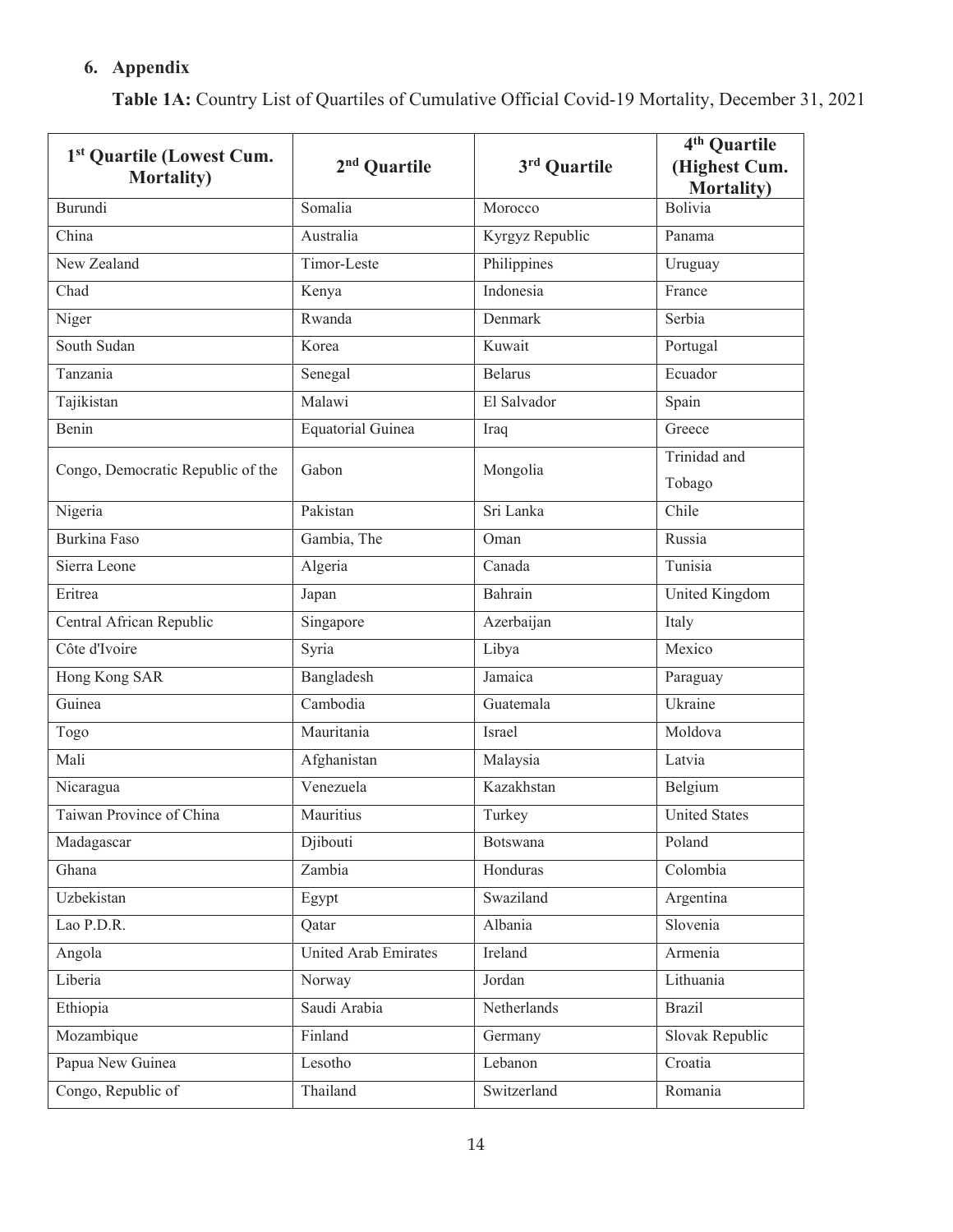| Yemen         | Vietnam            | Namibia      | Czech Republic |
|---------------|--------------------|--------------|----------------|
| Haiti         | Zimbabwe           | Costa Rica   | Georgia        |
| Cameroon      | India              | Estonia      | Macedonia, FYR |
| Uganda        | Myanmar            | Sweden       | Hungary        |
| Sudan         | Dominican Republic | Austria      | Bosnia and     |
|               |                    |              | Herzegovina    |
| Guinea-Bissau | Nepal              | South Africa | Bulgaria       |
|               |                    | Iran         | Peru           |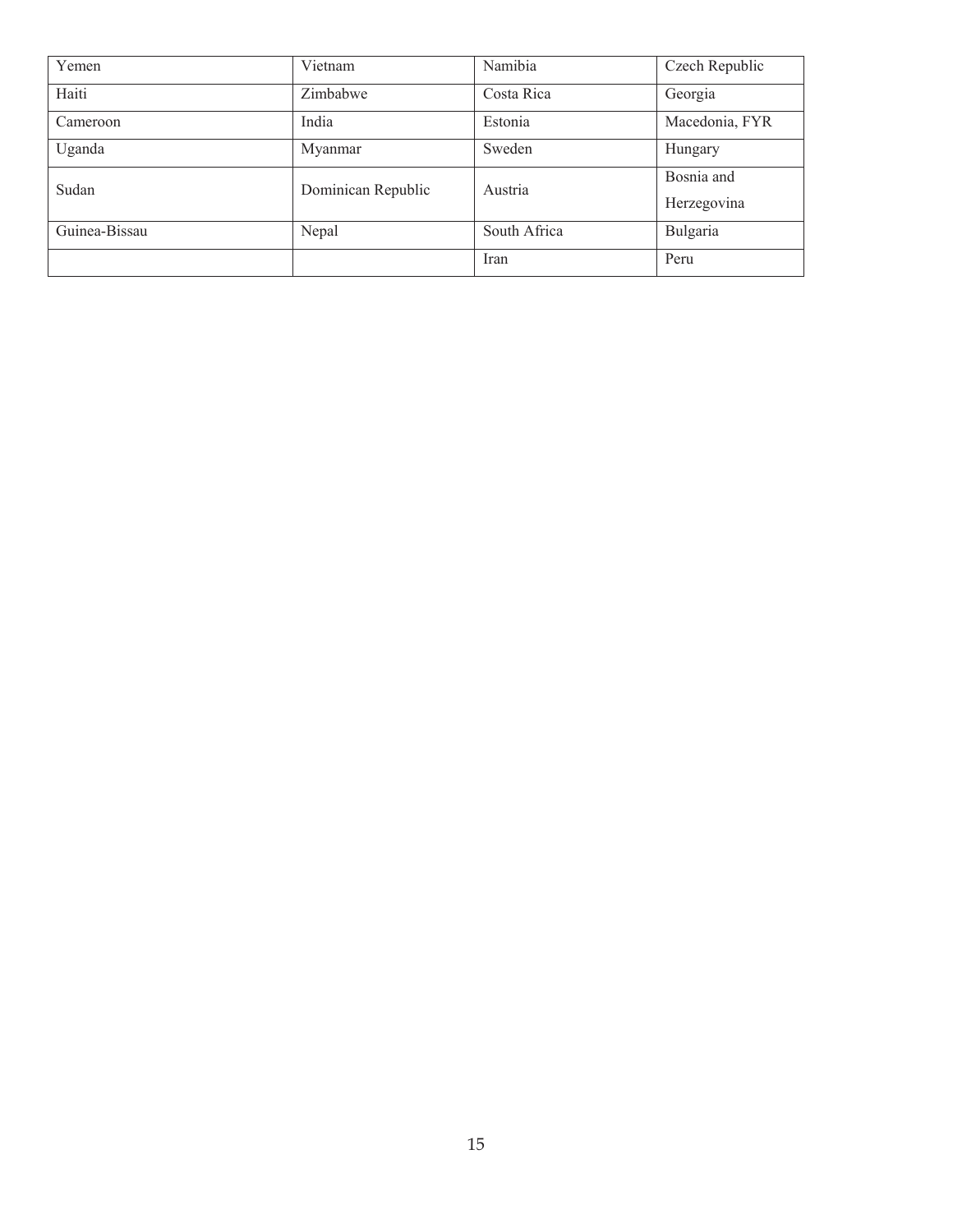| 1 <sup>st</sup> Quartile (Lowest<br><b>Cum. Mortality)</b> | 2 <sup>nd</sup> Quartile             | 3rd Quartile            | 4 <sup>th</sup> Quartile (Highest<br><b>Cum. Mortality)</b> |
|------------------------------------------------------------|--------------------------------------|-------------------------|-------------------------------------------------------------|
| New Zealand                                                | <b>Equatorial Guinea</b>             | Netherlands             | Pakistan                                                    |
| Sierra Leone                                               | Niger                                | Chile                   | Nepal                                                       |
| Taiwan Province of China                                   | Nigeria                              | Bahrain                 | India                                                       |
| Benin                                                      | Sweden                               | Yemen                   | Bangladesh                                                  |
| Mauritius                                                  | Tanzania                             | Philippines             | Swaziland                                                   |
| Australia                                                  | Algeria                              | Belgium                 | Nicaragua                                                   |
| Liberia                                                    | Uganda                               | Rwanda                  | Ecuador                                                     |
| Korea                                                      | Zambia                               | Lebanon                 | Libya                                                       |
| Madagascar                                                 | Angola                               | United Arab Emirates    | Czech Republic                                              |
| Japan                                                      | Togo                                 | Kyrgyz Republic         | Sudan                                                       |
| Singapore                                                  | Uzbekistan                           | Morocco                 | South Africa                                                |
| Hong Kong SAR                                              | Costa Rica                           | Greece                  | Azerbaijan                                                  |
| Ghana                                                      | Germany                              | Myanmar                 | Hungary                                                     |
| Papua New Guinea                                           | Guinea                               | Venezuela               | Djibouti                                                    |
| Central African Republic                                   | Guinea-Bissau                        | United Kingdom          | Latvia                                                      |
| Malaysia                                                   | Cambodia                             | Congo, Republic of      | Moldova                                                     |
| Senegal                                                    | France                               | South Sudan             | Turkey                                                      |
| Qatar                                                      | Haiti                                | Portugal                | Kazakhstan                                                  |
| Malawi                                                     | Jamaica                              | Tunisia                 | Poland                                                      |
| Eritrea                                                    | Switzerland                          | Trinidad and Tobago     | Croatia                                                     |
| Mongolia                                                   | Vietnam                              | Spain                   | Bolivia                                                     |
| Norway                                                     | Burundi                              | Slovenia                | Ukraine                                                     |
| Denmark                                                    | Gambia, The                          | Paraguay                | Slovak Republic                                             |
| Timor-Leste                                                | Lao P.D.R.                           | $\overline{G}$ uatemala | Honduras                                                    |
| China                                                      | Tajikistan                           | Estonia                 | Georgia                                                     |
| Canada                                                     | Gabon                                | Zimbabwe                | Albania                                                     |
| Mali                                                       | Somalia                              | Indonesia               | Mexico                                                      |
| Lesotho                                                    | Sri Lanka                            | Jordan                  | Saudi Arabia                                                |
| Côte d'Ivoire                                              | Mozambique                           | El Salvador             | Armenia                                                     |
| Ireland                                                    | Mauritania                           | Italy                   | Romania                                                     |
| Dominican Republic                                         | Congo, Democratic<br>Republic of the | Iran                    | Iraq                                                        |
| Burkina Faso                                               | Kenya                                | Egypt                   | Bosnia and Herzegovina                                      |
| Finland                                                    | Cameron                              | <b>United States</b>    | <b>Belarus</b>                                              |
| Israel                                                     | Chad                                 | Botswana                | Peru                                                        |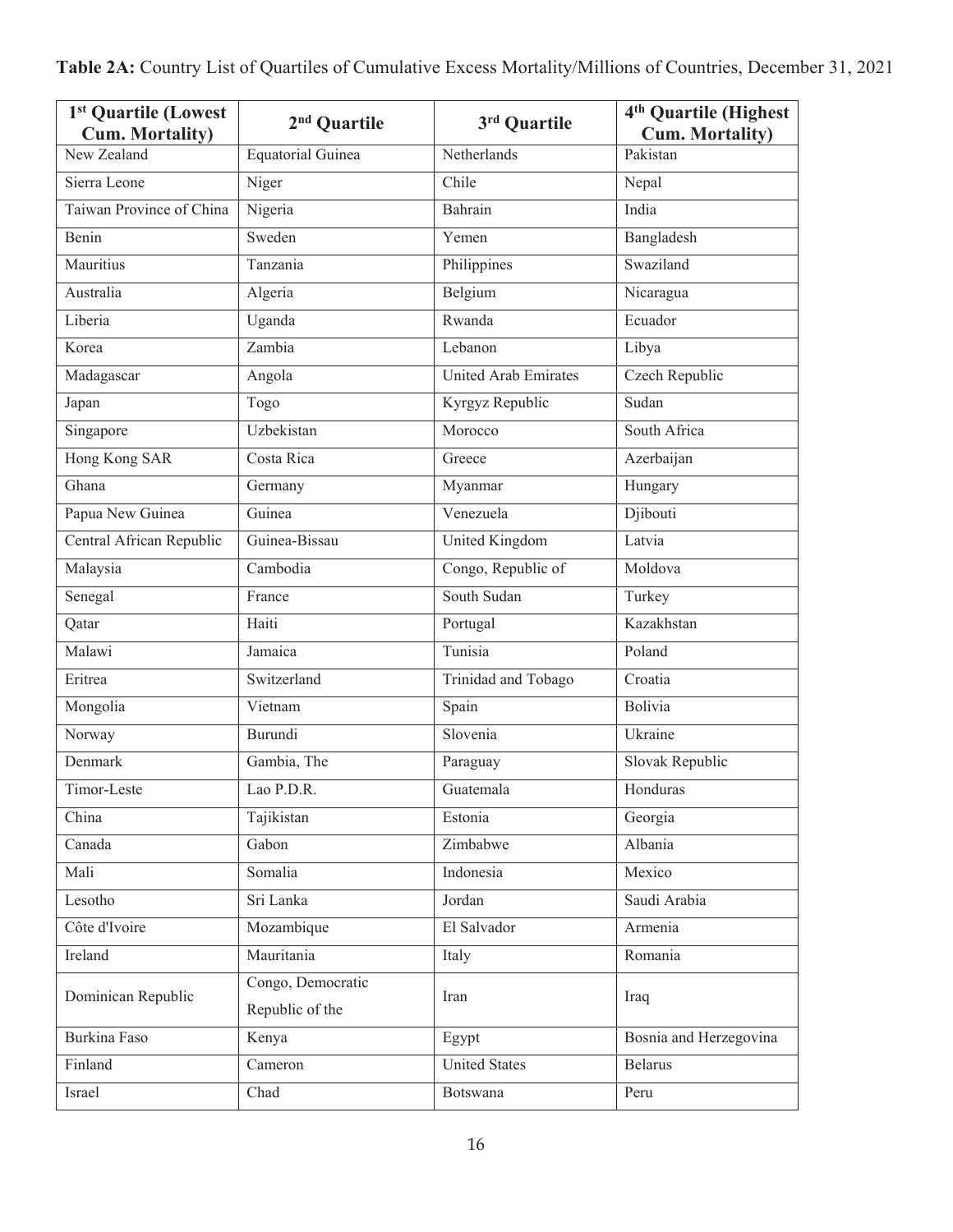| Syria    | Afghanistan | <b>Brazil</b> | Lithuania      |
|----------|-------------|---------------|----------------|
| Oman     | Panama      | Argentina     | Macedonia, FYR |
| Thailand | Austria     | Kuwait        | Russia         |
| Uruguay  | Ethiopia    | Columbia      | Serbia         |
|          |             | Namibia       | Bulgaria       |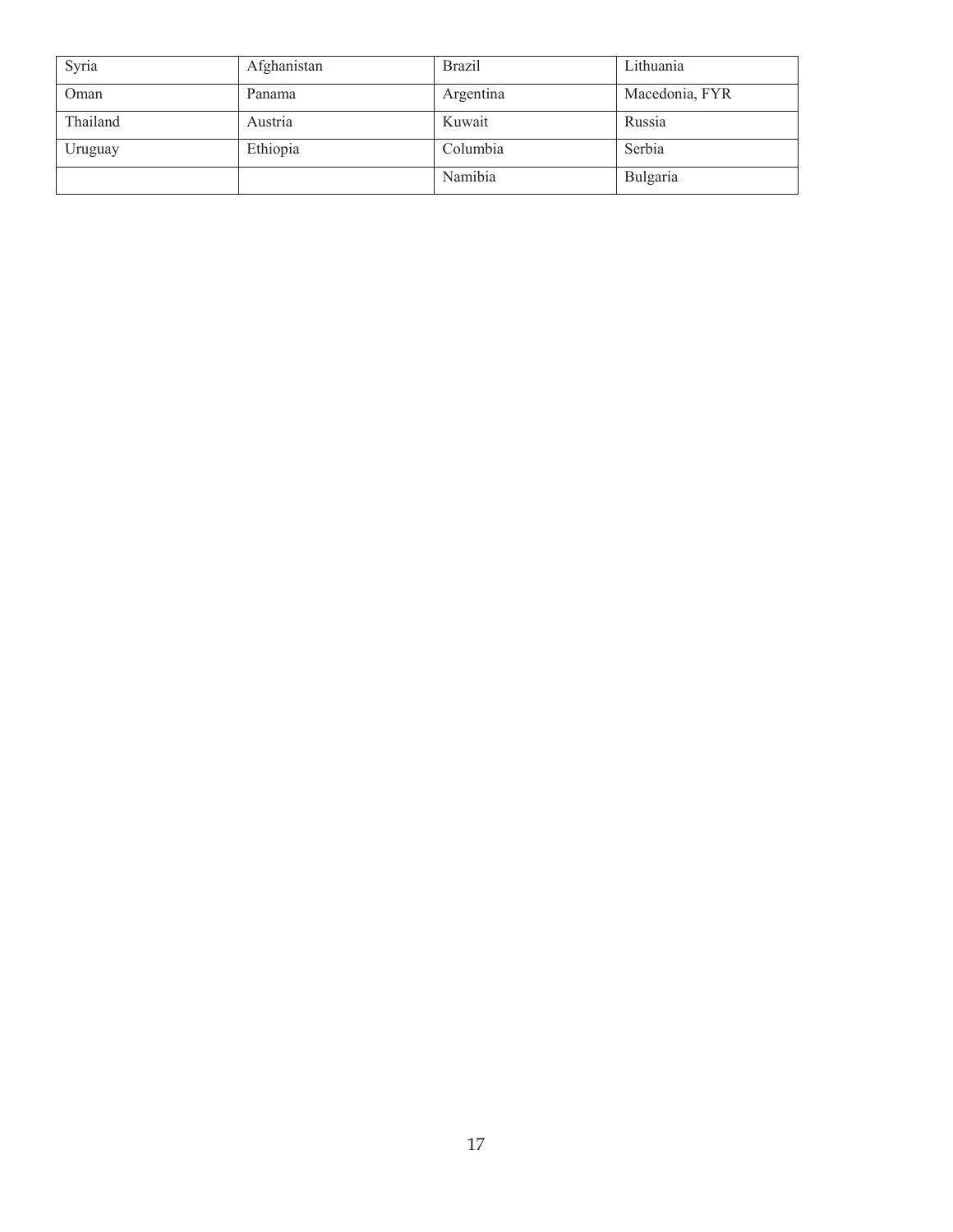## **Table 3A:** Correlation Matrix of Variables in the Estimation

|                                  | Vaccin-<br>ations | Populat-<br>ion<br><b>Density</b> | Urban<br><b>Population</b><br><b>Share</b> | Aged $65+$<br>Population<br><b>Share</b> | <b>GDP</b><br>per<br>capita | Rule<br>of<br>Law | Voice &<br>Accoun-<br>tability | Governm-<br>ent<br><b>Effective</b><br>-ness |
|----------------------------------|-------------------|-----------------------------------|--------------------------------------------|------------------------------------------|-----------------------------|-------------------|--------------------------------|----------------------------------------------|
| <b>Vaccinations</b>              | 1.00              | 0.18                              | 0.59                                       | 0.56                                     | 0.67                        | 0.66              | 0.47                           | 0.71                                         |
| <b>Population Density</b>        | 0.18              | 1.00                              | 0.21                                       | 0.10                                     | 0.34                        | 0.25              | 0.00                           | 0.27                                         |
| <b>Urban Population Share</b>    | 0.59              | 0.21                              | 1.00                                       | 0.47                                     | 0.67                        | 0.52              | 0.39                           | 0.53                                         |
| <b>Aged 65+ Population Share</b> | 0.56              | 0.10                              | 0.47                                       | 1.00                                     | 0.51                        | 0.70              | 0.72                           | 0.71                                         |
| GDP per capita                   | 0.67              | 0.34                              | 0.67                                       | 0.51                                     | 1.00                        | 0.76              | 0.41                           | 0.75                                         |
| <b>Rule of Law</b>               | 0.66              | 0.25                              | 0.52                                       | 0.70                                     | 0.76                        | 1.00              | 0.76                           | 0.95                                         |
| <b>Voice and Accountability</b>  | 0.47              | 0.00                              | 0.39                                       | 0.72                                     | 0.41                        | 0.76              | 1.00                           | 0.72                                         |
| <b>Government Effectiveness</b>  | 0.71              | 0.27                              | 0.53                                       | 0.71                                     | 0.75                        | 0.95              | 0.72                           | 1.00                                         |

*Note: Vaccinations is the number of Covid-19 vaccinations administered per hundred population.*